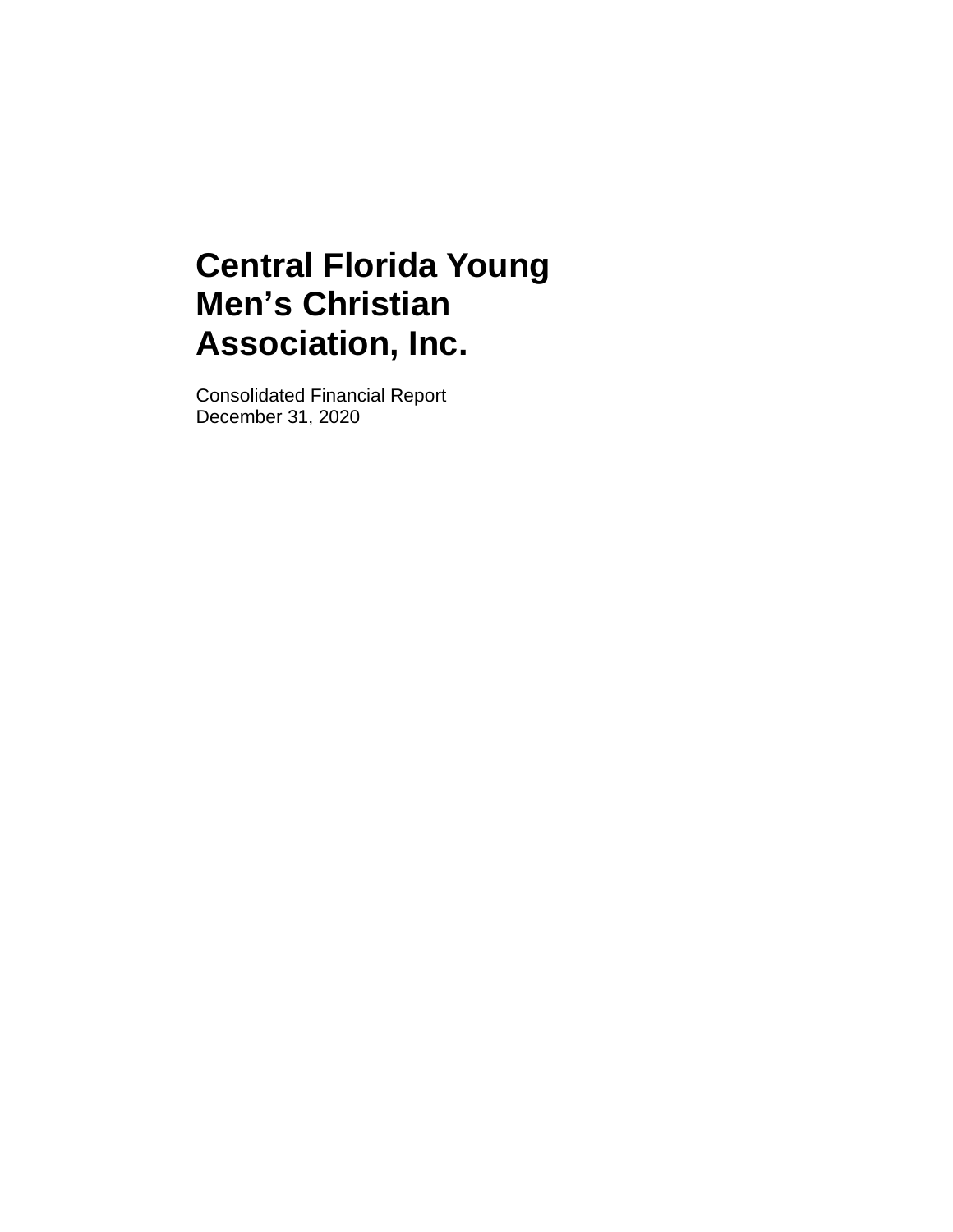# **Contents**

| Independent auditor's report                   |       |
|------------------------------------------------|-------|
| <b>Financial statements</b>                    |       |
| Consolidated statements of financial position  | 2     |
| Consolidated statements of activities          | 3     |
| Consolidated statements of cash flows          | 4     |
| Consolidated statements of functional expenses | $5-6$ |
| Notes to consolidated financial statements     | 7-24  |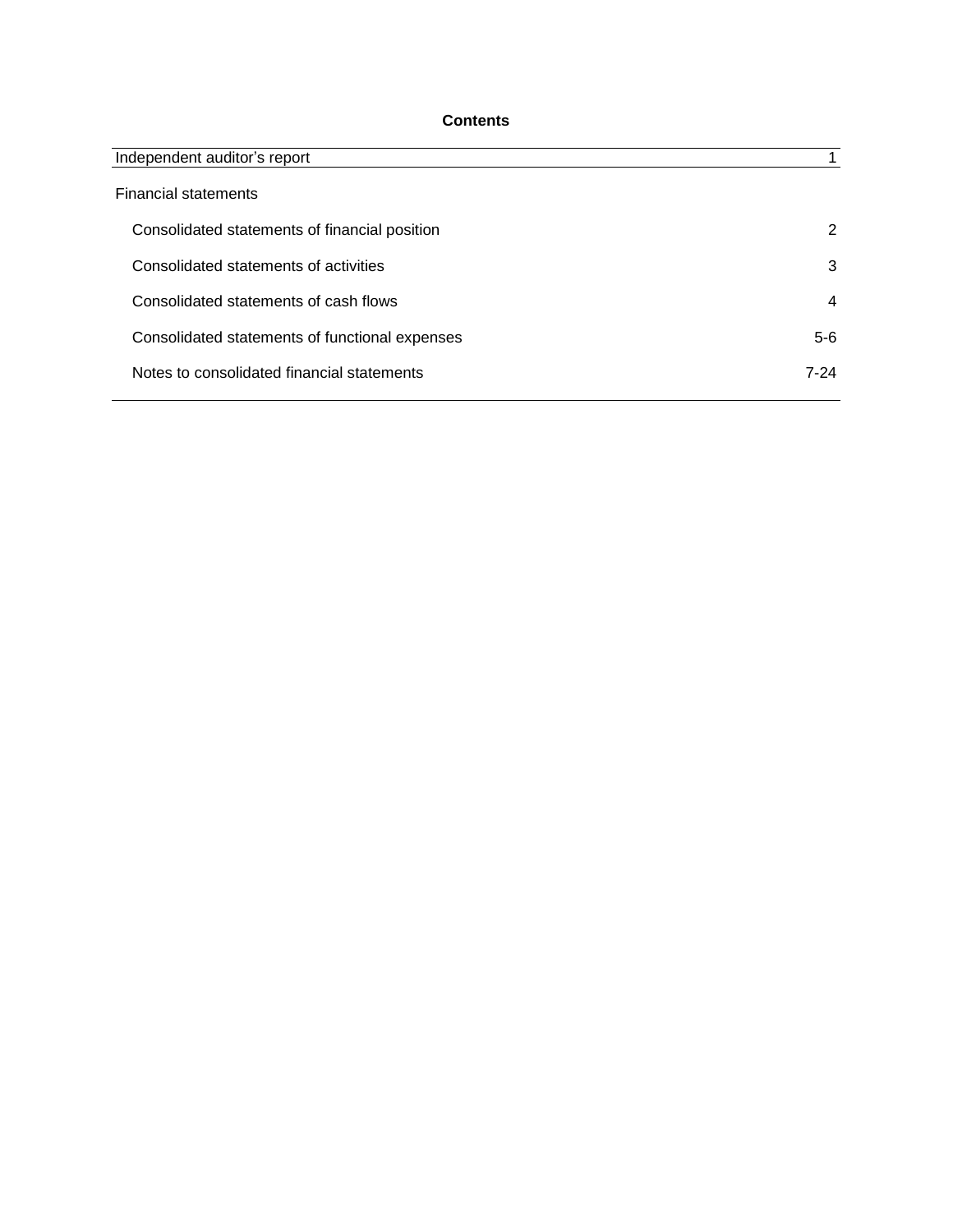

**RSM US LLP** 

#### **Independent Auditor's Report**

Audit Committee Central Florida Young Men's Christian Association, Inc.

#### **Report on the Financial Statements**

We have audited the accompanying consolidated financial statements of Central Florida Young Men's Christian Association, Inc., which comprise the consolidated statements of financial position as of December 31, 2020 and 2019, the related consolidated statements of activities, cash flows and functional expenses for the years then ended, and the related notes to the consolidated financial statements (collectively, the financial statements).

#### **Management's Responsibility for the Financial Statements**

Management is responsible for the preparation and fair presentation of these financial statements in accordance with accounting principles generally accepted in the United States of America; this includes the design, implementation and maintenance of internal control relevant to the preparation and fair presentation of financial statements that are free from material misstatement, whether due to fraud or error.

#### **Auditor's Responsibility**

Our responsibility is to express an opinion on these financial statements based on our audits. We conducted our audits in accordance with auditing standards generally accepted in the United States of America. Those standards require that we plan and perform the audits to obtain reasonable assurance about whether the financial statements are free from material misstatement.

An audit involves performing procedures to obtain audit evidence about the amounts and disclosures in the financial statements. The procedures selected depend on the auditor's judgment, including the assessment of the risks of material misstatement of the financial statements, whether due to fraud or error. In making those risk assessments, the auditor considers internal control relevant to the entity's preparation and fair presentation of the financial statements in order to design audit procedures that are appropriate in the circumstances, but not for the purpose of expressing an opinion on the effectiveness of the entity's internal control. Accordingly, we express no such opinion. An audit also includes evaluating the appropriateness of accounting policies used and the reasonableness of significant accounting estimates made by management, as well as evaluating the overall presentation of the financial statements.

We believe that the audit evidence we have obtained is sufficient and appropriate to provide a basis for our audit opinion.

#### **Opinion**

In our opinion, the financial statements referred to above present fairly, in all material respects, the financial position of Central Florida Young Men's Christian Association, Inc. as of December 31, 2020 and 2019, and the changes in their net assets and their cash flows for the years then ended in accordance with accounting principles generally accepted in the United States of America.

RSM US LLP

Orlando, Florida May 26, 2021

THE POWER OF BEING UNDERSTOOD AUDIT | TAX | CONSULTING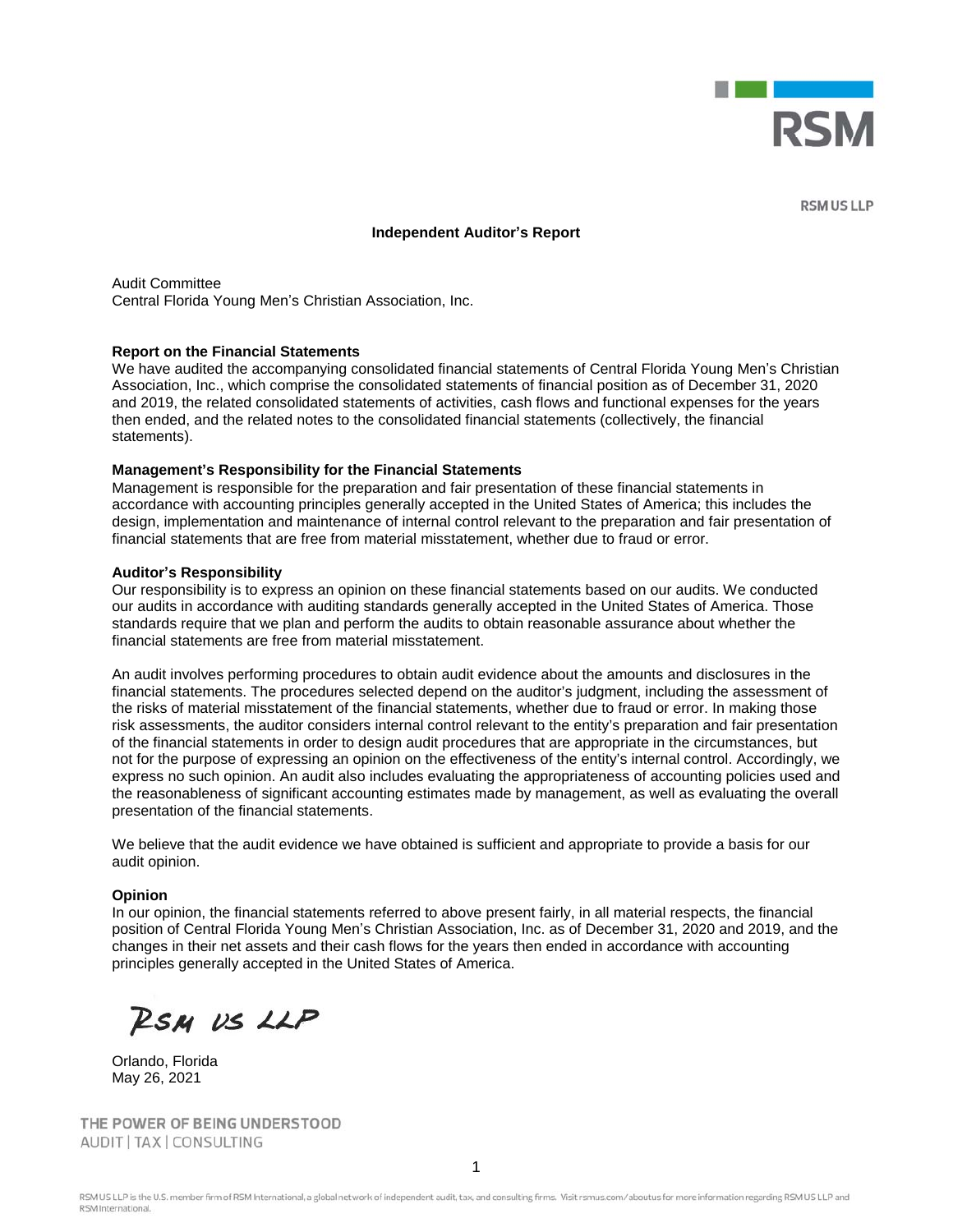# **Consolidated Statements of Financial Position December 31, 2020 and 2019 (In Thousands)**

|                                                                                            | 2020 |         |    | 2019    |
|--------------------------------------------------------------------------------------------|------|---------|----|---------|
| <b>Assets</b>                                                                              |      |         |    |         |
| Cash and cash equivalents                                                                  | \$   | 7,824   | \$ | 8,435   |
| Investments (Notes 3 and 8)                                                                |      | 11,481  |    | 7,045   |
| Pledges and grants receivable, net (Note 2)                                                |      | 10,639  |    | 7,151   |
| Prepaid expenses and other assets                                                          |      | 1,364   |    | 1,666   |
| Cash and cash equivalents restricted for investment<br>in property and equipment (Note 10) |      | 3,768   |    | 8,237   |
| Property and equipment, net (Notes 4, 5 and 7)                                             |      | 71,984  |    | 79,561  |
| <b>Total assets</b>                                                                        | - 5  | 107,060 | \$ | 112,095 |
| <b>Liabilities and Net Assets</b>                                                          |      |         |    |         |
| Liabilities:                                                                               |      |         |    |         |
| Accounts payable and accrued expenses                                                      | \$   | 4,391   | \$ | 4,443   |
| Deferred membership and program revenues                                                   |      | 1,278   |    | 1,966   |
| Scholarships payable (Note 9)                                                              |      | 1,039   |    | 1,066   |
| Interest rate swap (Notes 6 and 8)                                                         |      | 1,508   |    | 1,179   |
| Notes and capital leases payable, net (Note 7)                                             |      | 202     |    | 209     |
| Bonds payable, net (Notes 5 and 6)                                                         |      | 27,440  |    | 28,331  |
| <b>Total liabilities</b>                                                                   |      | 35,858  |    | 37,194  |
| Commitments and contingencies (Notes 6, 7, 9 and 13)                                       |      |         |    |         |
| Net assets (Note 10):                                                                      |      |         |    |         |
| Without donor restrictions                                                                 |      | 56,307  |    | 58,026  |
| With donor restrictions                                                                    |      | 14,895  |    | 16,875  |
| <b>Total net assets</b>                                                                    |      | 71,202  |    | 74,901  |
| <b>Total liabilities and net assets</b>                                                    |      |         | \$ |         |
|                                                                                            |      | 107,060 |    | 112,095 |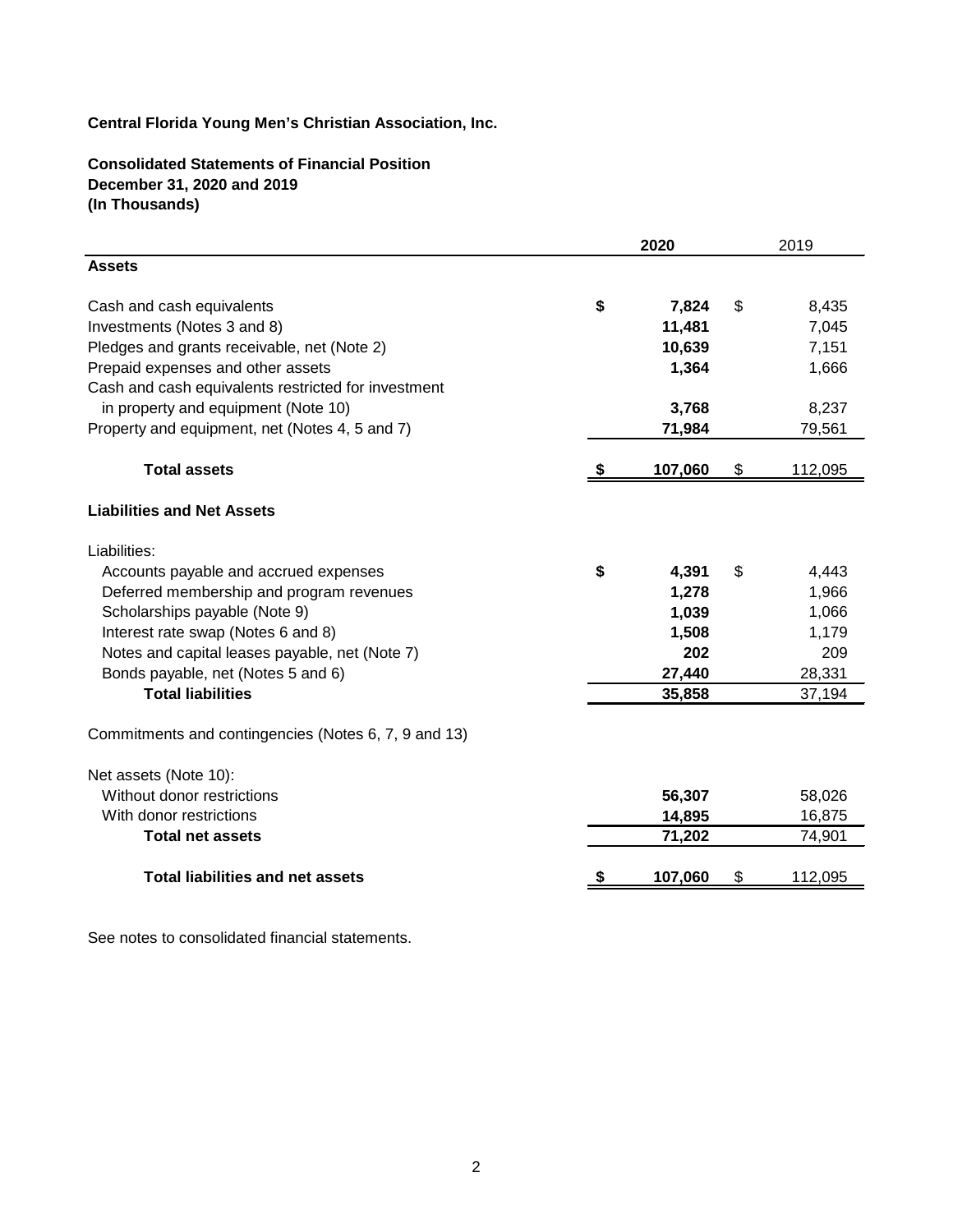# **Consolidated Statements of Activities Years Ended December 31, 2020 and 2019 (In Thousands)**

|                                                                                                                                                         |                     | 2020                |              |              | 2019         |              |
|---------------------------------------------------------------------------------------------------------------------------------------------------------|---------------------|---------------------|--------------|--------------|--------------|--------------|
|                                                                                                                                                         | Without             | With                |              | Without      | With         |              |
|                                                                                                                                                         | Donor               | Donor               |              | Donor        | Donor        |              |
|                                                                                                                                                         | <b>Restrictions</b> | <b>Restrictions</b> | <b>Total</b> | Restrictions | Restrictions | Total        |
| Public support and revenues:                                                                                                                            |                     |                     |              |              |              |              |
| Public support:                                                                                                                                         |                     |                     |              |              |              |              |
| Pledges and contributions                                                                                                                               | 14,133<br>\$        | 457<br>\$           | \$<br>14,590 | \$<br>3,530  | \$<br>7,137  | \$<br>10,667 |
| Grant and contract revenues                                                                                                                             | 2,166               | 422                 | 2,588        | 3,672        | 406          | 4,078        |
| <b>Total public support</b>                                                                                                                             | 16,299              | 879                 | 17,178       | 7,202        | 7,543        | 14,745       |
| Revenues:                                                                                                                                               |                     |                     |              |              |              |              |
| Membership dues, net                                                                                                                                    | 14,160              |                     | 14,160       | 27,407       |              | 27,407       |
| Program fees, net                                                                                                                                       | 8,015               |                     | 8,015        | 24,949       | 23           | 24,972       |
| Rental revenues                                                                                                                                         | 398                 |                     | 398          | 695          |              | 695          |
| Investment income, net                                                                                                                                  | 370                 |                     | 370          | 1,107        |              | 1,107        |
| Other (loss) income, net                                                                                                                                | (3,707)             | $\blacksquare$      | (3,707)      | 410          |              | 410          |
| <b>Total revenues</b>                                                                                                                                   | 19,236              | L.                  | 19,236       | 54,568       | 23           | 54,591       |
|                                                                                                                                                         |                     |                     |              |              |              |              |
| Special events revenues                                                                                                                                 | 54                  |                     | 54           | 204          |              | 204          |
| Less costs of direct benefits to donors                                                                                                                 | (31)                |                     | (31)         | (143)        |              | (143)        |
| Net revenues from special events                                                                                                                        | 23                  | $\blacksquare$      | 23           | 61           | $\mathbf{r}$ | 61           |
| Net assets released from restrictions (Note 10)                                                                                                         | 2,859               | (2,859)             |              | 1,777        | (1,777)      |              |
| Total public support and revenues                                                                                                                       | 38,417              | (1,980)             | 36,437       | 63,608       | 5,789        | 69,397       |
|                                                                                                                                                         |                     |                     |              |              |              |              |
| Expenses:                                                                                                                                               |                     |                     |              |              |              |              |
| Membership and program services                                                                                                                         | 33,822              |                     | 33,822       | 56,714       |              | 56,714       |
| Supporting services:                                                                                                                                    |                     |                     |              |              |              |              |
| Management and general                                                                                                                                  | 4,810               |                     | 4,810        | 6,614        |              | 6,614        |
| Fundraising                                                                                                                                             | 1,175               |                     | 1,175        | 1,277        |              | 1,277        |
| <b>Total expenses</b>                                                                                                                                   | 39,807              | $\blacksquare$      | 39,807       | 64,605       |              | 64,605       |
| Change in net assets from operations                                                                                                                    | (1, 390)            | (1,980)             | (3,370)      | (997)        | 5,789        | 4,792        |
|                                                                                                                                                         |                     |                     |              |              |              |              |
| Other changes:                                                                                                                                          |                     |                     |              |              |              |              |
| Change in fair value of interest rate swap (Note 6)                                                                                                     | (329)               |                     | (329)        | (302)        |              | (302)        |
| Change in other changes                                                                                                                                 | (329)               |                     | (329)        | (302)        |              | (302)        |
| Change in net assets                                                                                                                                    | (1,719)             | (1,980)             | (3,699)      | (1, 299)     | 5,789        | 4,490        |
| Net assets, beginning of year, as previously reported<br>Effect of adopting new accounting standard update:<br>ASU 2014-09, Revenue from Contracts with | 58,026              | 16,875              | 74,901       | 60,034       | 11,086       | 71,120       |
| Customers (Note 1)                                                                                                                                      |                     |                     |              | (709)        |              | (709)        |
| Net assets, beginning of year, as adjusted                                                                                                              | 58,026              | 16,875              | 74,901       | 59,325       | 11,086       | 70,411       |
|                                                                                                                                                         |                     |                     |              |              |              |              |
| Net assets, end of year                                                                                                                                 | 56,307<br>\$        | 14,895<br>\$        | \$<br>71,202 | \$<br>58,026 | \$<br>16,875 | \$<br>74,901 |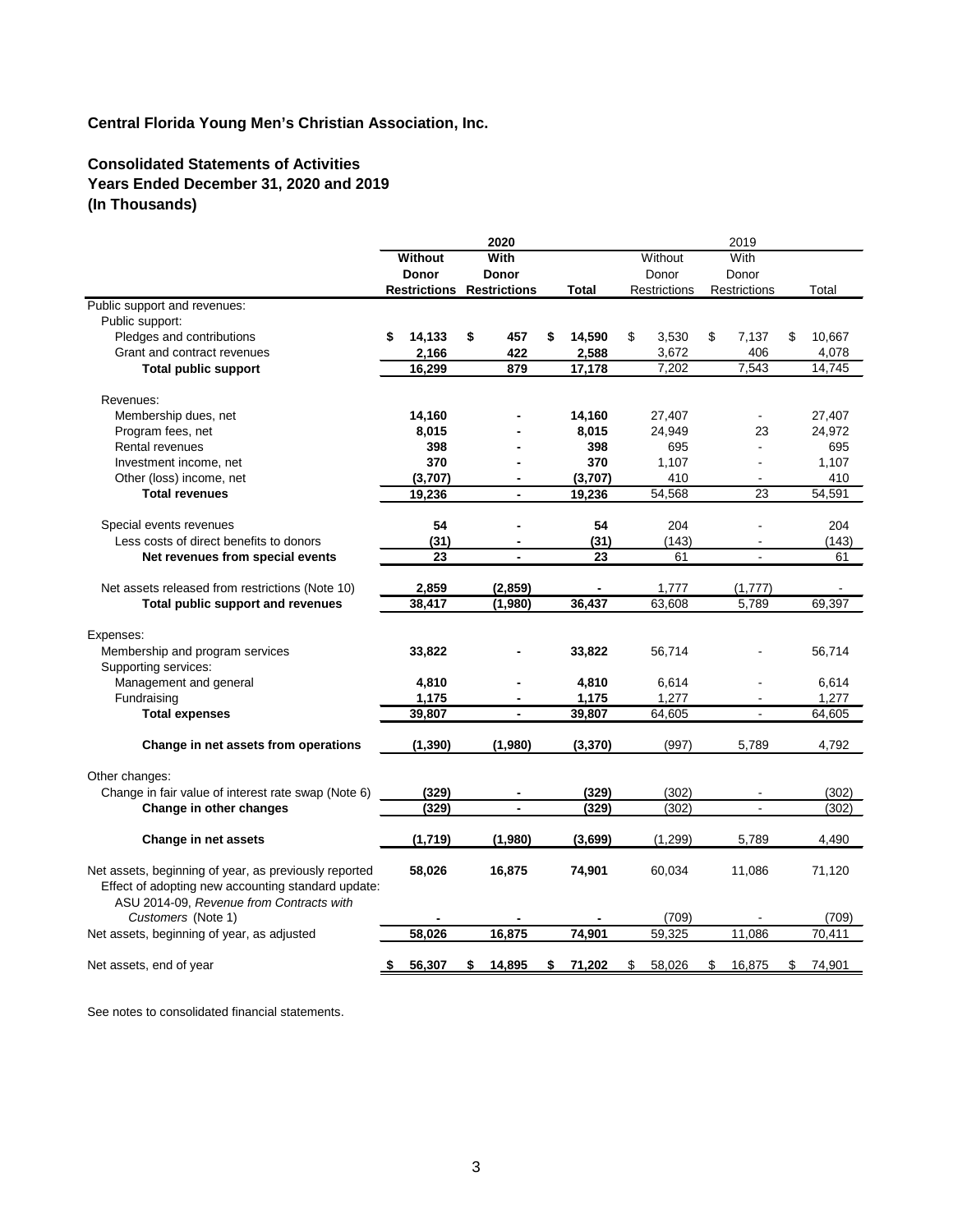# **Consolidated Statements of Cash Flows Years Ended December 31, 2020 and 2019 (In Thousands)**

|                                                                                             | 2020          |    | 2019     |
|---------------------------------------------------------------------------------------------|---------------|----|----------|
| Cash flows from operating activities:                                                       |               |    |          |
| Change in net assets                                                                        | \$<br>(3,699) | \$ | 4,490    |
| Adjustments to reconcile change in net assets to net cash provided by operating activities: |               |    |          |
| Depreciation and amortization                                                               | 4,701         |    | 5,067    |
| Loan cost amortization                                                                      | 73            |    | 77       |
| Pledge bad debt expense                                                                     | 815           |    | 598      |
| Net realized and unrealized gains on investments                                            | (156)         |    | (782)    |
| Donated investments                                                                         | (32)          |    | (239)    |
| Donated property and equipment                                                              | (180)         |    | (1,095)  |
| Loss (gain) on sale/disposal of property and equipment                                      | 3,915         |    | (10)     |
| Increase in fair value of interest rate swap                                                | 329           |    | 302      |
| Changes in operating assets and liabilities:                                                |               |    |          |
| Increase in pledges and grants receivable                                                   | (4,303)       |    | (4,267)  |
| Decrease in prepaid expenses and other assets                                               | 302           |    | 59       |
| Decrease in accounts payable and accrued expenses                                           | (52)          |    | (131)    |
| Decrease in deferred membership and program revenues                                        | (688)         |    | (107)    |
| Decrease in scholarships payable                                                            | (27)          |    | (28)     |
| Net cash provided by operating activities                                                   | 998           |    | 3,934    |
|                                                                                             |               |    |          |
| Cash flows from investing activities:                                                       |               |    |          |
| Purchases of property and equipment                                                         | (862)         |    | (2,001)  |
| Proceeds from sale of property and equipment                                                | 3             |    | 10       |
| Proceeds from sales of investments                                                          | 3,345         |    | 986      |
| Purchases of investments                                                                    | (7, 593)      |    | (2, 176) |
| Net cash used in investing activities                                                       | (5, 107)      |    | (3, 181) |
| Cash flows from financing activities:                                                       |               |    |          |
| Principal payments on bonds payable                                                         | (961)         |    | (925)    |
| Proceeds from notes and capital leases payable                                              | 499           |    |          |
| Principal payments on notes and capital leases payable                                      | (509)         |    | (277)    |
| Net cash used in financing activities                                                       | (971)         |    | (1,202)  |
|                                                                                             |               |    |          |
| Net decrease in cash and cash equivalents and cash and cash                                 |               |    |          |
| equivalents restricted for investment in property and equipment                             | (5,080)       |    | (449)    |
|                                                                                             |               |    |          |
| Cash and cash equivalents and cash and cash equivalents restricted for investment           |               |    |          |
| in property and equipment:                                                                  |               |    |          |
| Beginning                                                                                   | 16,672        |    | 17,121   |
|                                                                                             |               |    |          |
| Ending                                                                                      | 11,592        | \$ | 16,672   |
| Cash and cash equivalents and cash and cash equivalents restricted for investment in        |               |    |          |
| property and equipment is included in the following captions on the consolidated            |               |    |          |
| statements of financial position:                                                           |               |    |          |
| Cash and cash equivalents                                                                   | \$<br>7,824   | \$ | 8,435    |
| Cash and cash equivalents restricted for investment in property and equipment               | 3,768         |    | 8,237    |
|                                                                                             | 11,592        | \$ | 16,672   |
|                                                                                             |               |    |          |
| Supplemental disclosure of cash flow information:                                           |               |    |          |
| Cash paid for interest                                                                      | 892           | S  | 1,026    |
|                                                                                             |               |    |          |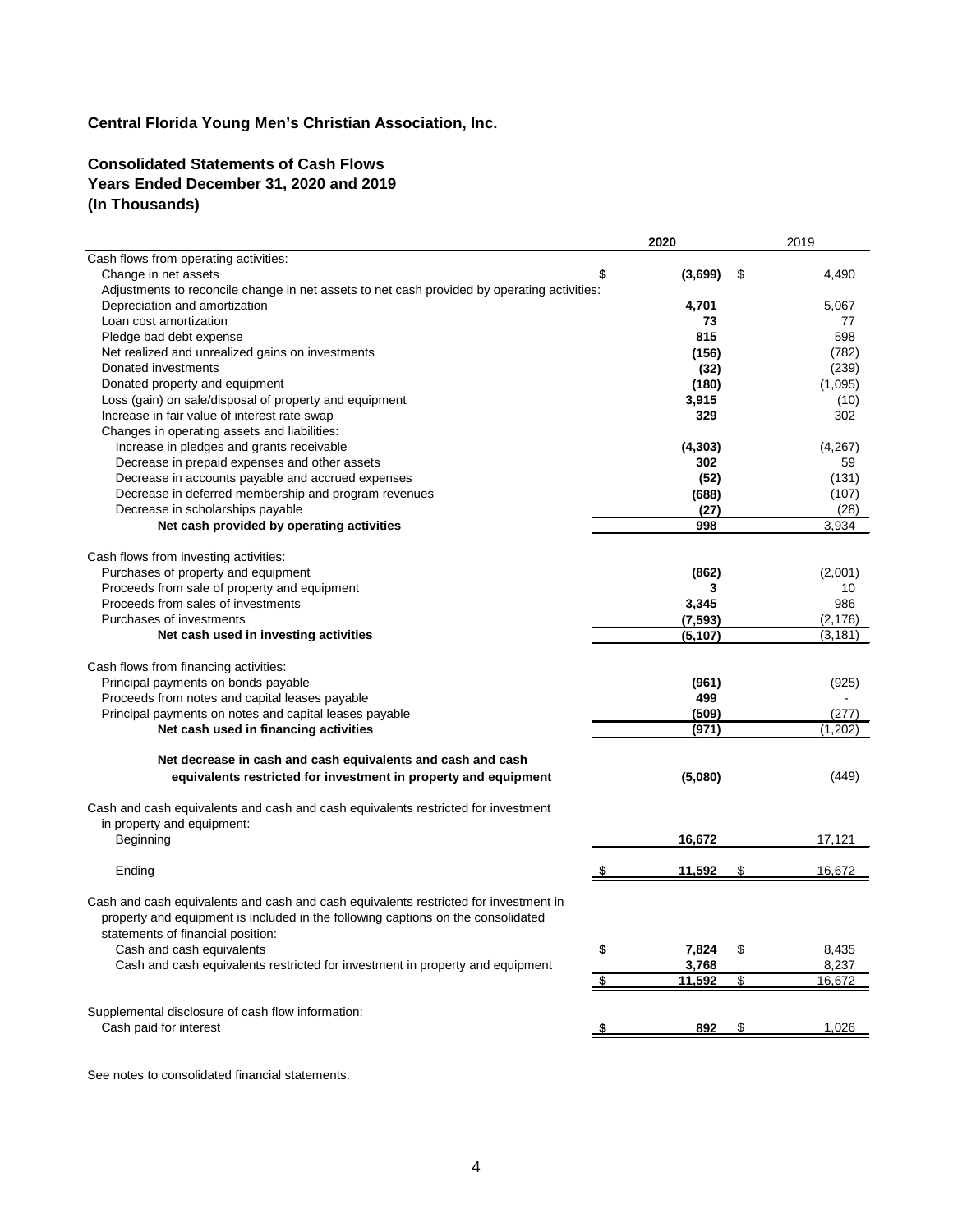# **Consolidated Statements of Functional Expenses Year Ended December 31, 2020 (In Thousands)**

|                                           |                   |                            | 2020 |                    |    |        |
|-------------------------------------------|-------------------|----------------------------|------|--------------------|----|--------|
|                                           | <b>Membership</b> | <b>Supporting Services</b> |      |                    |    |        |
|                                           | and Program       | <b>Management</b>          |      |                    |    |        |
|                                           | <b>Services</b>   | and General                |      | <b>Fundraising</b> |    | Total  |
| Salaries and benefits:                    |                   |                            |      |                    |    |        |
| <b>Salaries</b>                           | \$<br>11,669      | \$<br>2,807                | \$   | 250                | \$ | 14,726 |
| Payroll taxes and employee benefits       | 4,038             | 801                        |      | 50                 |    | 4,889  |
| <b>Total salaries and benefits</b>        | 15,707            | 3,608                      |      | 300                |    | 19,615 |
| Other expenses:                           |                   |                            |      |                    |    |        |
| Occupancy (Note 9)                        | 6,836             | 109                        |      |                    |    | 6,945  |
| Contract services                         | 1,887             | 633                        |      | 29                 |    | 2,549  |
| Insurance                                 | 1,345             | 22                         |      |                    |    | 1,367  |
| <b>Supplies</b>                           | 990               | 53                         |      |                    |    | 1,043  |
| Interest (Notes 5, 6 and 7)               | 778               | 147                        |      |                    |    | 925    |
| Pledge bad debt expense (Note 2)          |                   |                            |      | 815                |    | 815    |
| Other                                     | 489               | 125                        |      | 22                 |    | 636    |
| Printing, promotional and advertising     | 426               | 13                         |      | 2                  |    | 441    |
| Equipment rental and maintenance          | 294               | 18                         |      |                    |    | 313    |
| <b>National dues</b>                      | 273               | 26                         |      |                    |    | 299    |
| Travel and training                       | 131               | 21                         |      | 6                  |    | 158    |
| <b>Total other expenses</b>               | 13,449            | 1,167                      |      | 875                |    | 15,491 |
| <b>Total expenses before depreciation</b> |                   |                            |      |                    |    |        |
| and amortization                          | 29,156            | 4,775                      |      | 1,175              |    | 35,106 |
| Depreciation and amortization (Note 4)    | 4,666             | 35                         |      |                    |    | 4,701  |
| <b>Total expenses</b>                     | \$<br>33,822      | \$<br>4,810                | \$   | 1,175              | S  | 39,807 |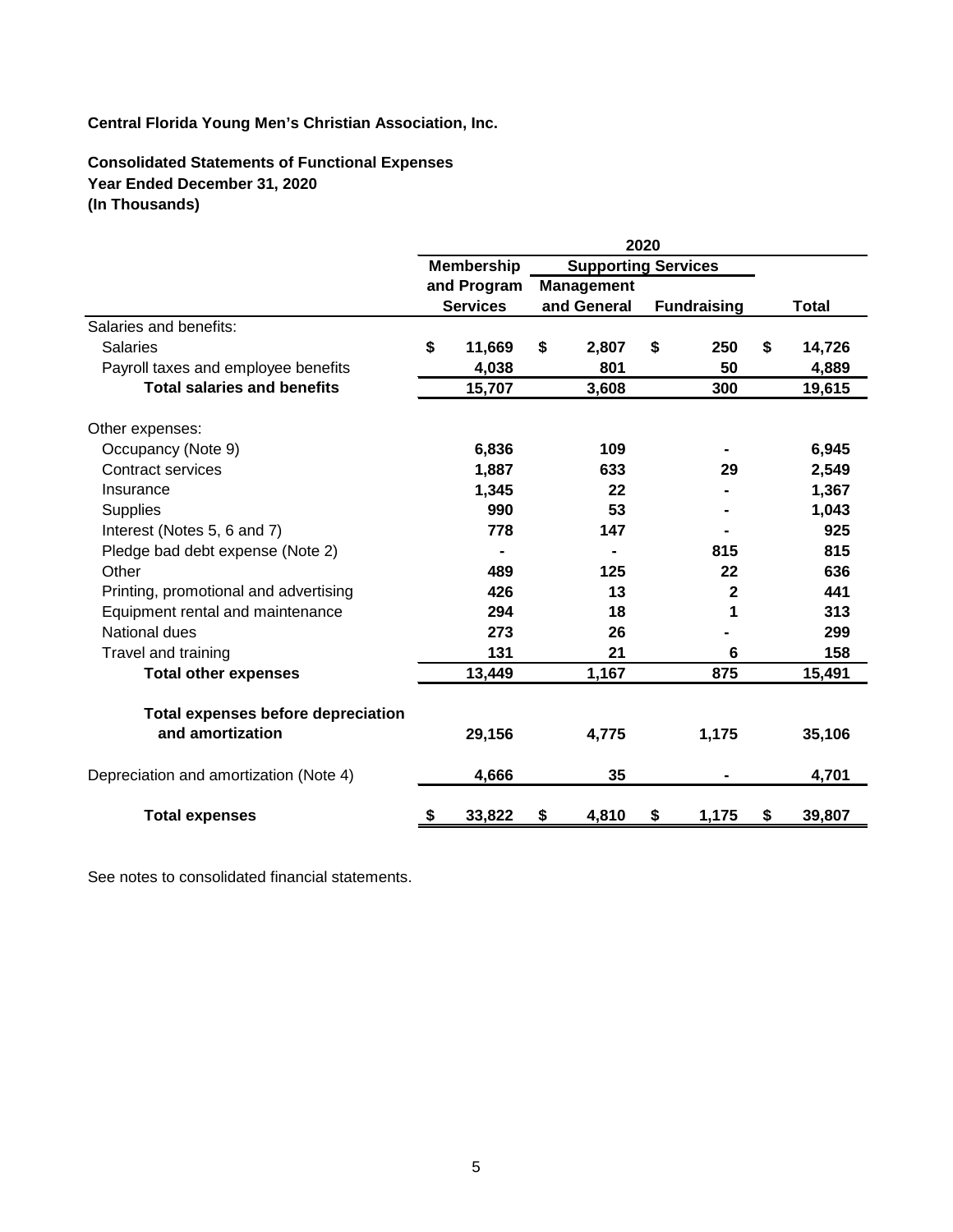# **Consolidated Statements of Functional Expenses Year Ended December 31, 2019 (In Thousands)**

|                                           | 2019        |                 |            |                            |    |             |    |        |  |
|-------------------------------------------|-------------|-----------------|------------|----------------------------|----|-------------|----|--------|--|
|                                           |             | Membership      |            | <b>Supporting Services</b> |    |             |    |        |  |
|                                           | and Program |                 | Management |                            |    |             |    |        |  |
|                                           |             | <b>Services</b> |            | and General                |    | Fundraising |    | Total  |  |
| Salaries and benefits:                    |             |                 |            |                            |    |             |    |        |  |
| <b>Salaries</b>                           | \$          | 25,836          | \$         | 3,274                      | \$ | 295         | \$ | 29,405 |  |
| Payroll taxes and employee benefits       |             | 5,442           |            | 1,153                      |    | 70          |    | 6,665  |  |
| <b>Total salaries and benefits</b>        |             | 31,278          |            | 4,427                      |    | 365         |    | 36,070 |  |
| Other expenses:                           |             |                 |            |                            |    |             |    |        |  |
| Occupancy (Note 9)                        |             | 9,277           |            | 151                        |    | 2           |    | 9,430  |  |
| <b>Supplies</b>                           |             | 3,488           |            | 33                         |    | 6           |    | 3,527  |  |
| Contract services                         |             | 2,552           |            | 566                        |    | 253         |    | 3,371  |  |
| Insurance                                 |             | 1,298           |            | 24                         |    |             |    | 1,322  |  |
| Other                                     |             | 526             |            | 689                        |    | 6           |    | 1,221  |  |
| Interest (Notes 5, 6 and 7)               |             | 937             |            | 155                        |    |             |    | 1,092  |  |
| Printing, promotional and advertising     |             | 1,033           |            | 31                         |    | 27          |    | 1,091  |  |
| Equipment rental and maintenance          |             | 652             |            | 35                         |    | 1           |    | 688    |  |
| Travel and training                       |             | 462             |            | 196                        |    | 19          |    | 677    |  |
| Pledge bad debt expense (Note 2)          |             |                 |            |                            |    | 598         |    | 598    |  |
| <b>National dues</b>                      |             | 451             |            |                            |    |             |    | 451    |  |
| <b>Total other expenses</b>               |             | 20,676          |            | 1,880                      |    | 912         |    | 23,468 |  |
| <b>Total expenses before depreciation</b> |             |                 |            |                            |    |             |    |        |  |
| and amortization                          |             | 51,954          |            | 6,307                      |    | 1,277       |    | 59,538 |  |
| Depreciation and amortization (Note 4)    |             | 4,760           |            | 307                        |    |             |    | 5,067  |  |
| <b>Total expenses</b>                     | \$          | 56,714          | \$         | 6,614                      | \$ | 1,277       | \$ | 64,605 |  |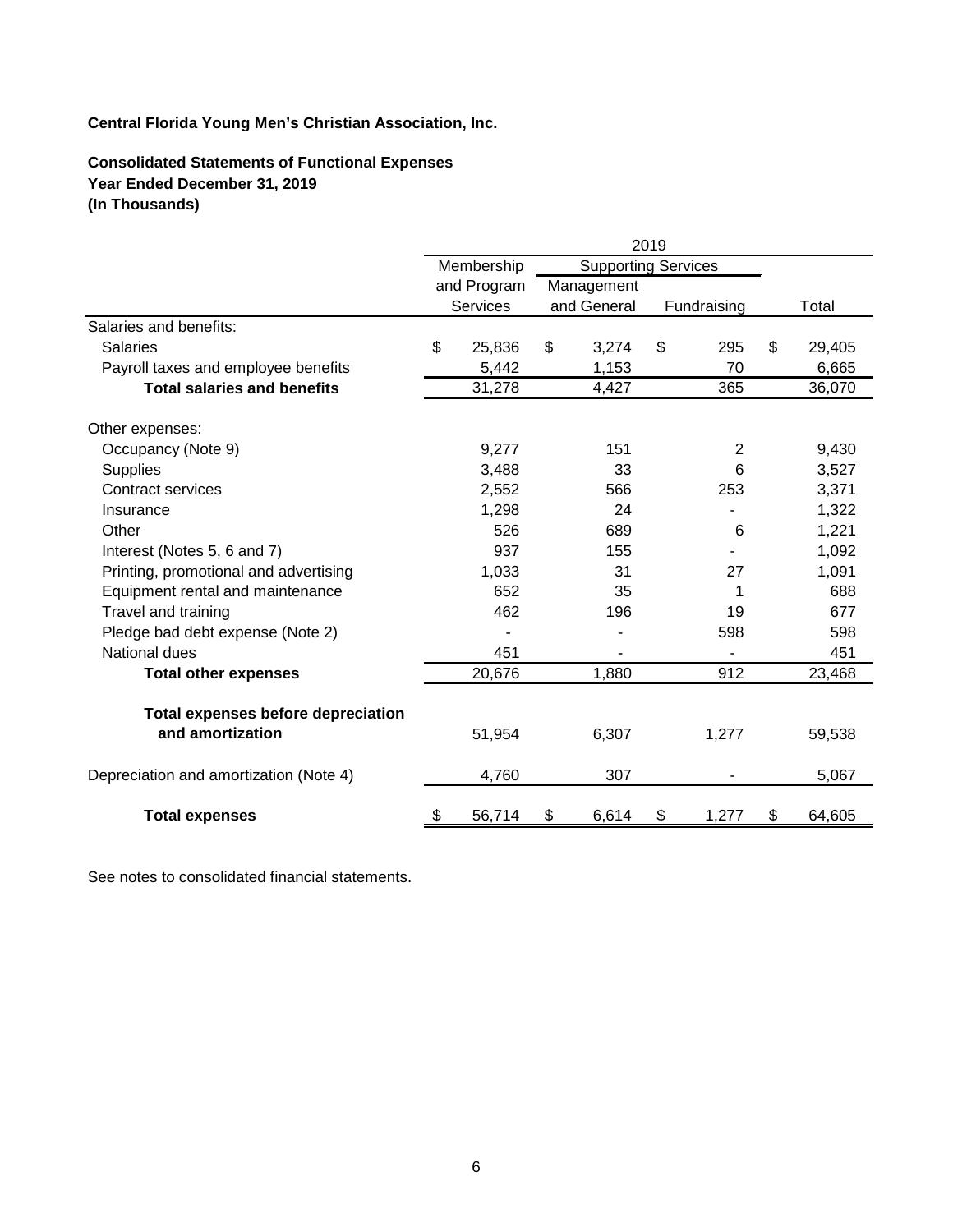#### **Notes to Consolidated Financial Statements (In Thousands)**

#### **Note 1. Nature of Organization and Significant Accounting Policies**

**Nature of organization:** The Central Florida Young Men's Christian Association, Inc. (the Association or YMCA) was established to strengthen the community by providing community services affording individuals and families the use of YMCA facilities on a membership basis and by offering special programs to the entire community regardless of their the ability to pay. Program services are provided in Orange, Seminole, Osceola, Lake, Brevard and Marion Counties. Program services are focused on youth development, healthy living and social responsibility and consist of family-oriented programs, such as camping, sports, aquatic-type programs and childcare services.

The Central Florida YMCA Foundation, Inc. (the Foundation) was established in October 2001, as a separate 501(c)(3) organization to provide scholarships to individuals for the use of YMCA facilities and programs.

The Central Florida YMCA Childcare Services, Inc. (YMCA Childcare) was established in February 2003, as a separate Florida not-for-profit corporation to provide childcare services to Walt Disney World employees. YMCA Childcare is a for-profit entity for tax purposes.

**Principles of consolidation:** The Association, the Foundation and YMCA Childcare (collectively, the Organization) have common members on their Boards of Directors and use the same management and employees. They were organized to achieve common goals. Therefore, the financial statements are presented on a consolidated basis. All significant intercompany accounts and transactions have been eliminated in consolidation.

A summary of the Organization's significant accounting policies follows:

**Basis of presentation:** A not-for-profit organization is required to report information regarding its financial position and activities according to two classes of net assets: without donor restrictions and with donor restrictions. Accordingly, net assets of the Organization and changes therein are classified and reported as follows:

*Net assets without donor restrictions:* Net assets that are not subject to donor-imposed stipulations, but may be designated for specific purposes by action of the Board of Directors.

*Net assets with donor restrictions:* Net assets subject to donor-imposed stipulations that may or will be met either by actions of the Organization, passage of time or permanently maintained by the Organization.

**Liquidity:** Assets are presented in the accompanying consolidated statements of financial position according to their nearness of conversion to cash and liabilities are presented according to their nearness of their maturity and resulting use of cash.

**Use of estimates:** The preparation of consolidated financial statements in conformity with accounting principles generally accepted in the United States of America (U.S. GAAP) requires management to make estimates and assumptions that affect the reported amounts of assets and liabilities at the date of the consolidated financial statements and the reported amounts of revenues and expenses during the reporting period. Actual results could differ from those estimates.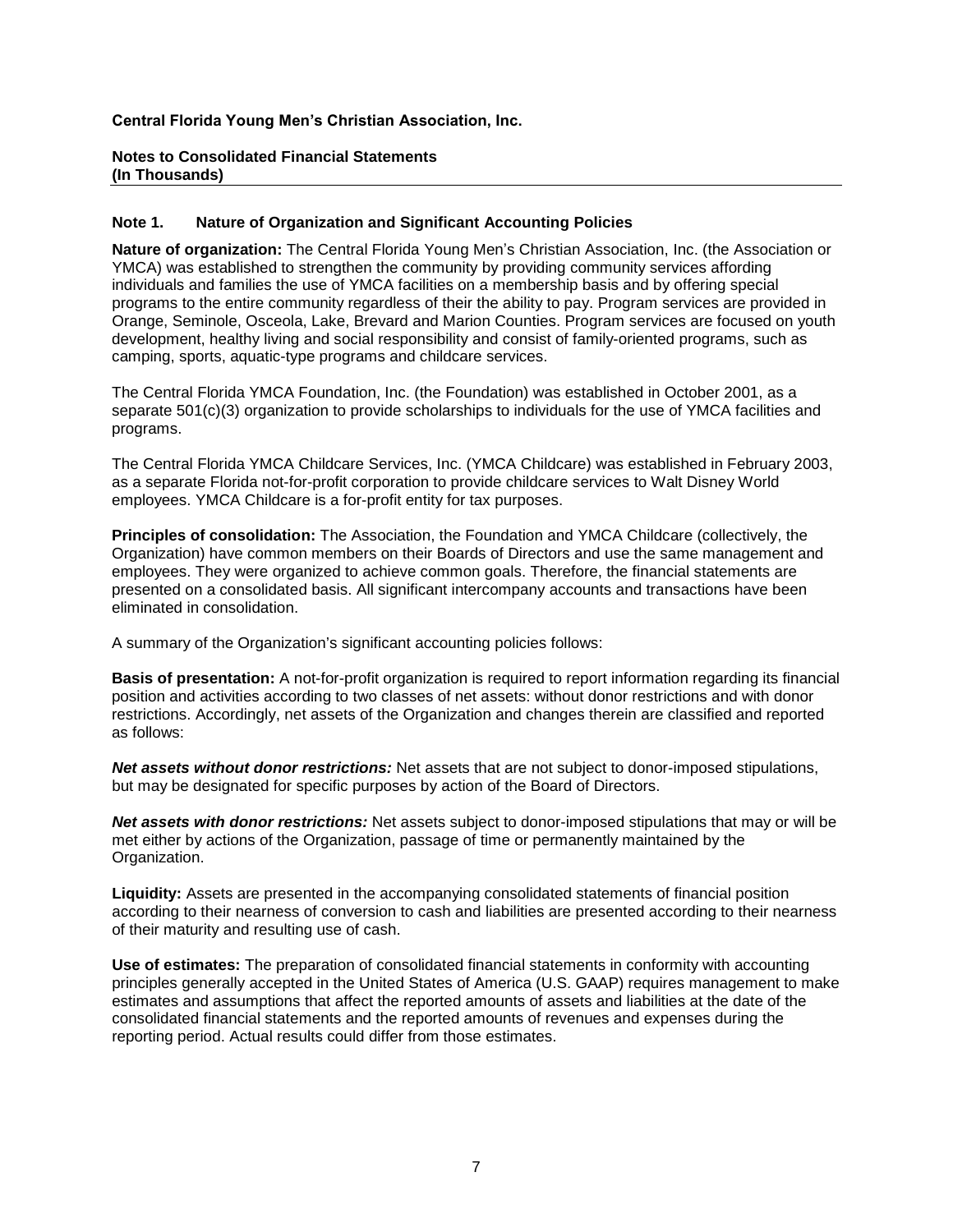#### **Notes to Consolidated Financial Statements (In Thousands)**

#### **Note 1. Nature of Organization and Significant Accounting Policies (Continued)**

**Cash and cash equivalents:** For purposes of the consolidated statements of cash flows, the Organization considers all highly liquid instruments purchased with a maturity of three months or less to be cash equivalents. Cash and cash equivalents include checking, money market and overnight sweep accounts. Cash and cash equivalents restricted for investment in property and equipment are held based on donor-imposed restrictions.

**Investments and investment income:** Investments are stated at fair value. Realized gains and losses are recorded at the date of disposition based on the difference between the net proceeds and the cost of the investments sold, using the specific identification method. Unrealized gains and losses are reported for the changes in fair value between reporting periods. Interest and dividend income are recognized when earned. Investment income, reported in the accompanying consolidated statements of activities, includes realized and unrealized gains and losses and interest and dividend income, net of investment expenses.

**Fair value measurements:** The Organization follows accounting standards relating to fair value measurements which defines fair value, establishes a framework for measuring fair value in accordance with U.S. GAAP, and expands disclosures about fair value measurements. Fair value is the price that would be received to sell an asset or paid to transfer a liability in an orderly transaction between market participants at the measurement date. The accounting standards relating to fair value measurements establishes a three-level valuation hierarchy for disclosure of fair value measurements. The valuation hierarchy is based upon the transparency of inputs to the valuation of an asset or liability as of the measurement date. The hierarchy gives the highest priority to unadjusted quoted prices in active markets for identical assets or liabilities and the lowest priority to unobservable inputs. Financial assets and liabilities carried at fair value will be classified and disclosed in one of the following three categories:

**Level 1:** Quoted market prices in active markets for identical assets or liabilities.

**Level 2:** Observable market-based inputs or unobservable inputs that are corroborated by market data.

**Level 3:** Unobservable inputs that are not corroborated by market data.

In determining the appropriate levels, the Organization performs a detailed analysis of the assets and liabilities that are measured and reported on a fair value basis. At each reporting period, all assets and liabilities for which the fair value measurement is based on significant unobservable inputs are classified as Level 3.

**Property and equipment:** Property and equipment are stated at cost, if purchased, or at estimated fair value on the date received, if donated, less accumulated depreciation. Depreciation is computed using the straight-line method of accounting over the estimated useful lives of the assets. Leasehold improvements are amortized over the shorter of their estimated useful life or the term of the lease.

**Impairment of long-lived assets:** The carrying value of property and equipment is reviewed for impairment whenever events or changes in circumstances indicate such value may not be recoverable. Recoverability of assets or asset groups to be held and used is measured by a comparison of the carrying amount of an asset or asset group to future net cash flows expected to be generated by the asset or asset group. If such assets or asset groups are considered to be impaired, the impairment to be recognized is measured by the amount by which the carrying amount of the assets exceeds the fair value of the assets or asset groups. Assets or asset groups to be disposed of are reported at the lower of the carrying amount or fair value less cost to sell. No impairments of the Organization's long-lived assets or asset groups have been recognized during the years ended December 31, 2020 and 2019.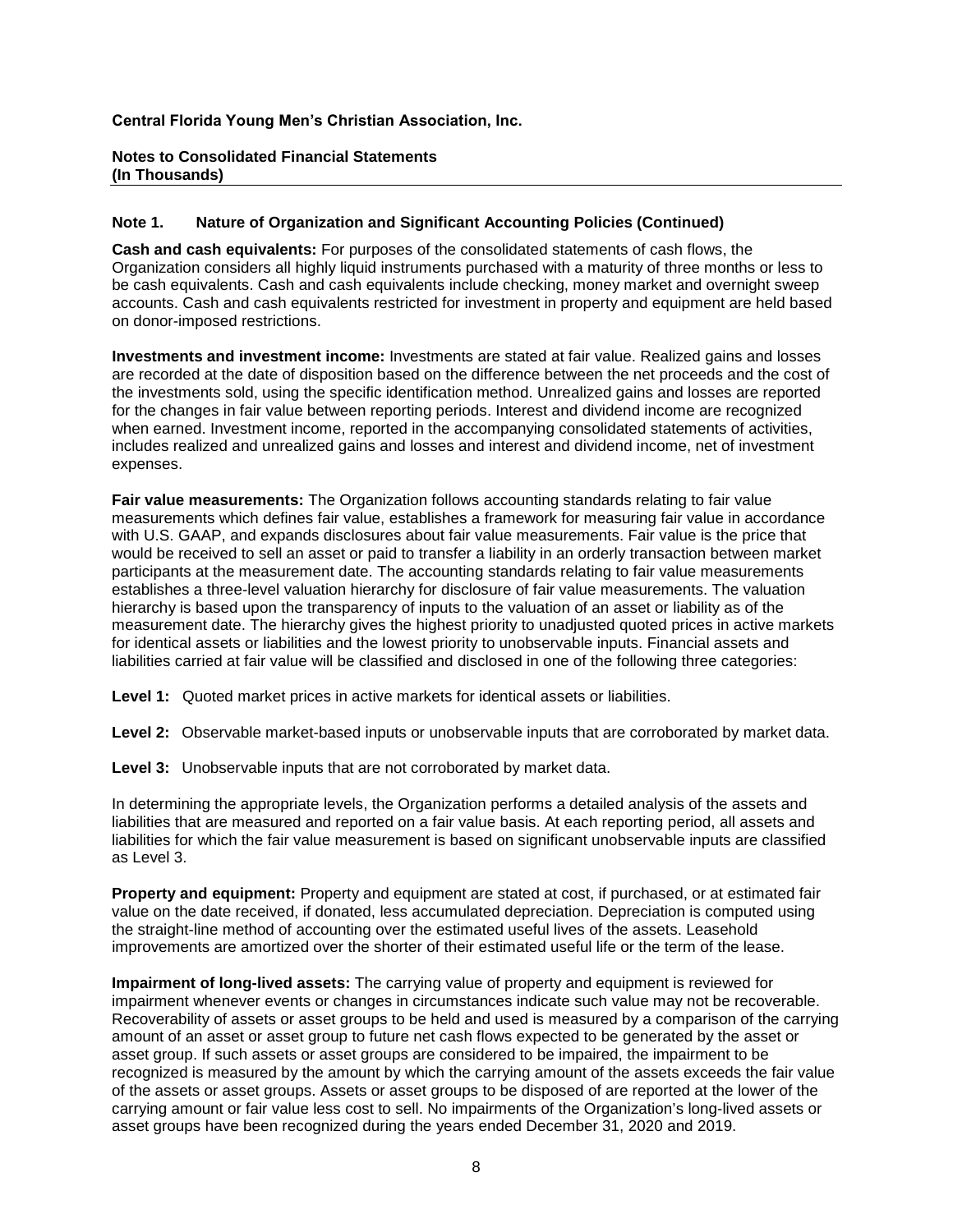#### **Notes to Consolidated Financial Statements (In Thousands)**

#### **Note 1. Nature of Organization and Significant Accounting Policies (Continued)**

**Derivative financial instruments:** The Organization's derivative financial instruments consist of an interest rate swap used to reduce its exposure to interest rate changes related to its variable rate debt. The differential paid or received on the interest rate swap is recognized as an adjustment to the interest expense related to the debt. The Organization accounts for its interest rate swap as either an asset (receivable) or a liability (payable) from counterparties in the consolidated statements of financial position and is measured at fair value. Changes in the fair values of the interest rate swap have been recorded in the accompanying consolidated statements of activities.

**Donor-imposed restrictions:** Revenues and support are considered to be available for unrestricted use unless specifically restricted by the donor. Amounts received that are designated for future periods or are restricted by the donor for specific purposes are reported as increases in net assets with donor restrictions. When a donor restriction expires (i.e., when a stipulated time restriction ends or purpose restriction is accomplished), net assets with donor restrictions are reclassified to net assets without donor restrictions and are reported in the accompanying consolidated statements of activities as net assets released from restrictions.

**Grant and contract revenue:** The Organization records grant and contract revenue as non-exchange transactions in which each party does not receive commensurate value, as the general public receives the primary benefit. Funds from non-exchange transactions are considered contributions and are conditional due to barriers that must be overcome and a right of return of assets. The Organization recognizes the revenue when the condition is met.

**Revenue recognition from exchange transactions:** On January 1, 2019, the Organization adopted Accounting Standards Codification (ASC) Topic 606, *Revenue from Contracts with Customers* (ASC 606) using the cumulative effect transition method. The adoption of ASC 606 did not have a material effect on the Organization's consolidated statements of activities. There was a cumulative effect of \$709 to reduce opening net assets without donor restrictions as of January 1, 2019.

The Organization applies the five-step model under ASC 606 to its contracts with its customers to determine revenue recognition through the following steps:

- Identification of the contract, or contracts with a customer.
- Identification of the performance obligations in the contract.
- Determination of the transaction price.
- Allocation of the transaction price to the performance obligations in the contact.
- Recognition of revenue as performance obligations are satisfied.

The following is a summary of the Organization's revenue recognition policies specific to each discrete service line for revenue streams containing contracts with customers:

*Membership dues:* The Organization provides a suite of services that families and individuals pay to have access to facilities and discounts to programs available during the membership period. Members join for varying lengths of time, but membership dues have an effective contract term of 30 days due to customer's termination for convenience rights. The Organization recognizes membership dues ratably over the contract period.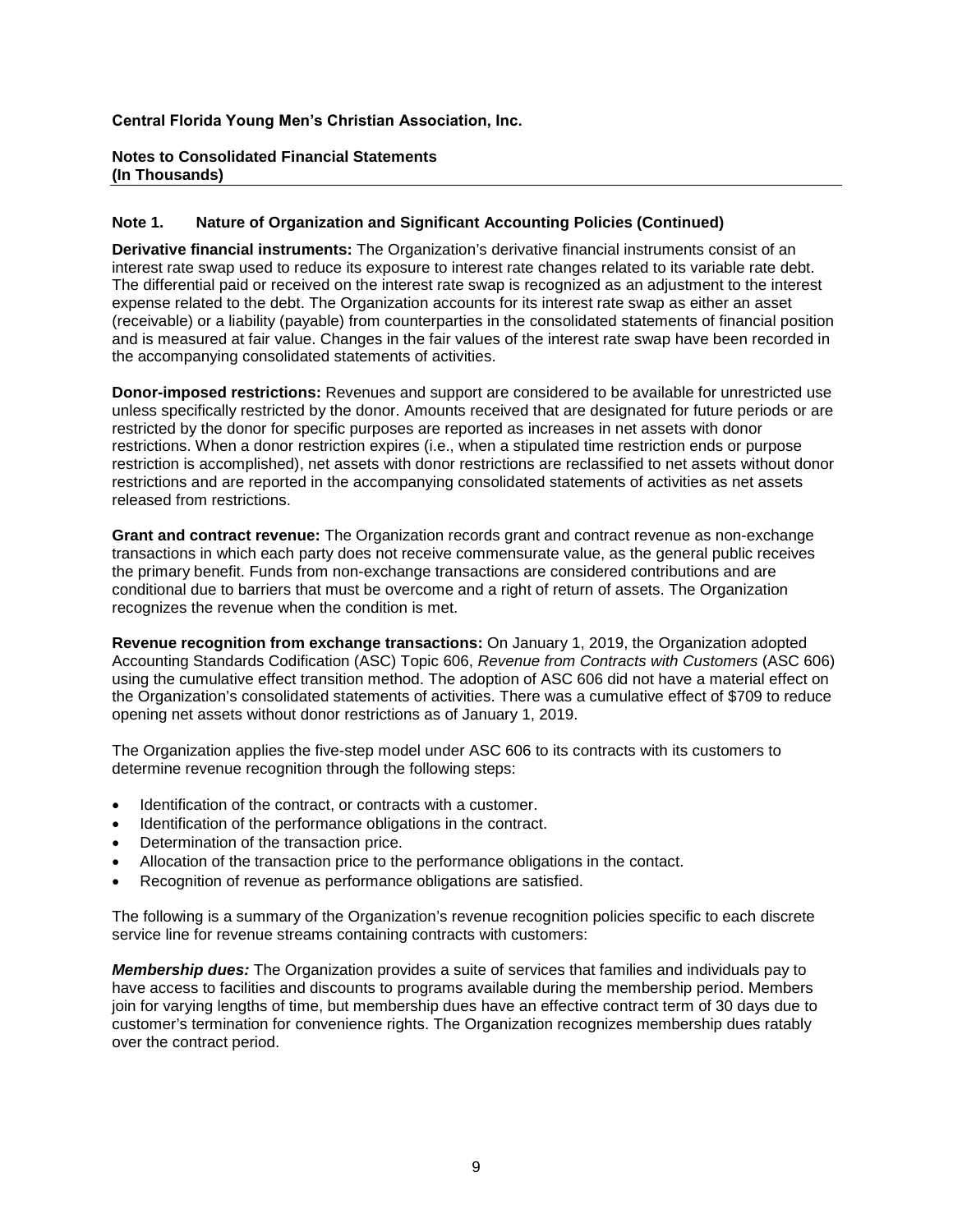#### **Notes to Consolidated Financial Statements (In Thousands)**

#### **Note 1. Nature of Organization and Significant Accounting Policies (Continued)**

*Program fees:* The Organization provides various programs including childcare services, aquatic programs, sport programs, personal training programs, camp programs and family life programs. Childcare services and family life programs are based on a set monthly fee and have an effective contract term of 30 days due to customer's termination for convenience rights. The Organization recognizes childcare services and family life programs ratably over the contract period. Aquatic programs, sport programs, camp programs and personal training programs are based on a set number of events or sessions and revenues are recognized over time as each event or session is completed. Generally, aquatic programs, sport programs, camp programs and personal training programs contract terms are within the same fiscal year.

*Contract balances:* The timing of revenue recognition may not align with the right to invoice the customer. Customers generally pay membership dues and program fees in advance of revenue recognition from contracts. Deferred revenue is recognized as revenue over time as services are provided. The Organization has elected the practical expedient that permits an entity not to recognize a significant financing component if the time between the transfer of a service and the payment is one year or less. Deferred revenue is included within deferred membership and program revenues within the consolidated statements of financial position. Amounts billed but unpaid are included within prepaid expenses and other assets within the consolidated statements of financial position.

**Performance obligations:** A contract's transaction price is allocated to each distinct performance obligation and recognized as revenue when, or as, the performance obligation is satisfied. In general, the Organization's contracts contain a distinct performance obligation for each individual service provided.

*Transaction price:* The transaction price is the amount of consideration to which the Organization expects to be entitled in exchange for transferring services to its customer. Revenue from contracts with customers is recorded based on the transaction price, which includes estimates of variable consideration. The amount of variable consideration included in the transaction price is constrained and is included only to the extent it is probable that a significant reversal of revenue recognized will not occur when the uncertainty associated with the variable consideration is subsequently resolved.

The Organization includes estimates for variable consideration within its determination for the transaction price, subject to the constraint. Generally, the Organization does not believe the estimates of variable consideration to be material. The Organization offers scholarships for customers who cannot afford membership dues or program fees, and a discount for customers of certain age demographics or family size. The Organization classifies the discounts related to the advance payments as a reduction in revenues. The Organization's contracts generally do not contain rights of return, and the Organization may provide refunds for services not provided.

**Contributed facilities and services:** The Organization has certain land and buildings under long-term lease agreements with third parties with favorable payment terms (see Note 9). The Organization records these leases as contributions, exchange transactions or agency transactions based on the specifics of each lease agreement. Contributions and exchange transactions require the lease terms be measured at fair value. Agency transactions, including those that are considered concession arrangements, do not require the Organization to record the lease activity.

Contributed services are recognized and recorded at fair value only to the extent they create or enhance nonfinancial assets or require specialized skills provided by individuals possessing these skills, and would typically need to be purchased if not provided by donations. In addition, no amounts have been reflected for nonprofessional donated services; however, a substantial number of volunteers have donated significant amounts of their time to the operations of the Organization.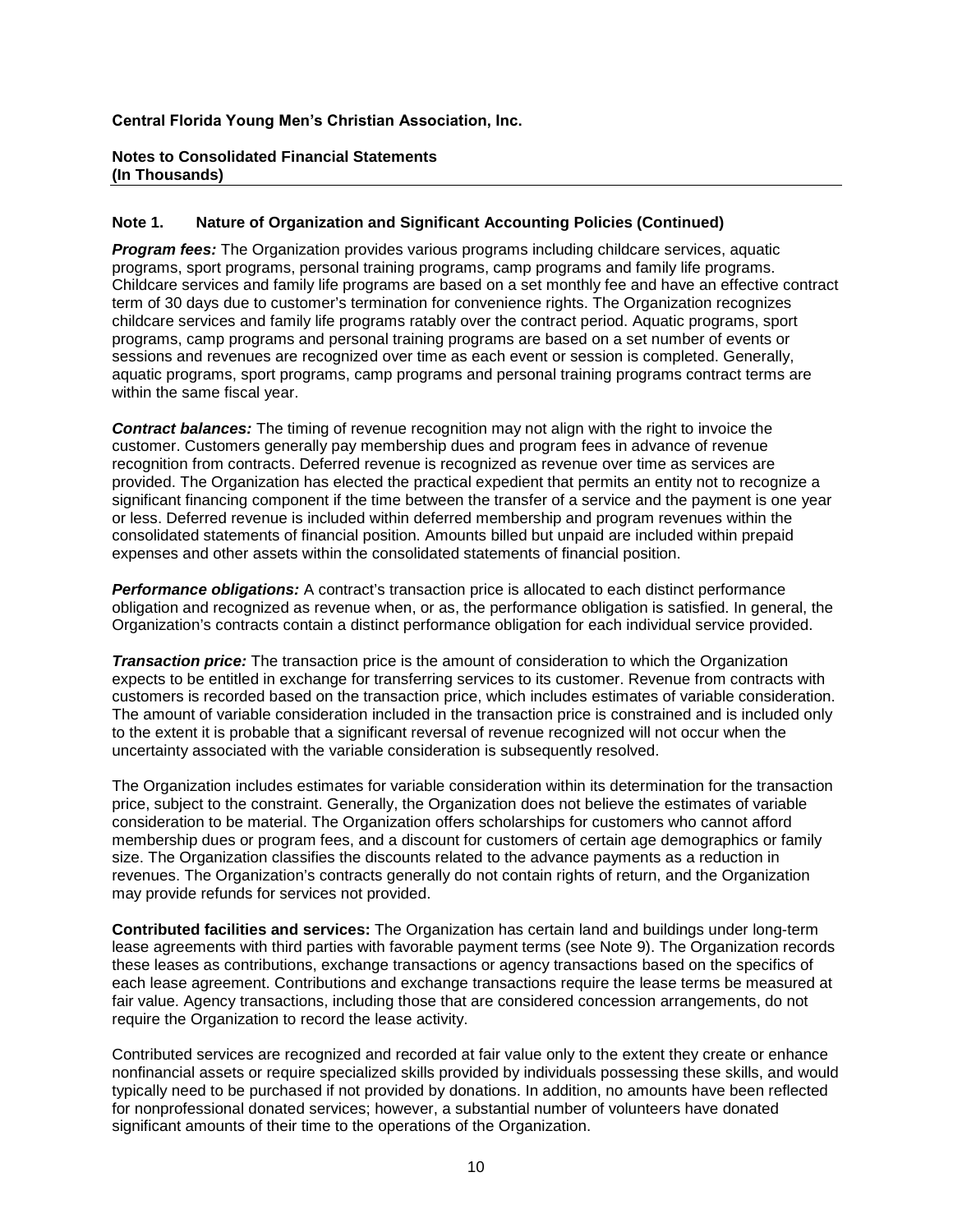#### **Notes to Consolidated Financial Statements (In Thousands)**

#### **Note 1. Nature of Organization and Significant Accounting Policies (Continued)**

**Advertising:** Advertising costs are expensed the first time the advertising takes place. Advertising costs totaled \$441 and \$1,091 for the years ended December 31, 2020 and 2019, respectively.

**Functional expenses:** Salaries and related payroll expenses are allocated among functional categories based on the estimated proportion of time spent relative to each function. All other expenses are allocated based on management's estimate of the relative functional activity. The Organization's functional categories are as follows:

*Membership and program services:* Expenses related to membership activities and program services.

*Management and general:* All other functional expenses of the Organization not related to membership and program services or fundraising.

*Fundraising:* Expenses related to the Organization's efforts in soliciting public support.

**Income taxes:** The Association and the Foundation are exempt from federal income taxes under Section 501(c)(3) of the Internal Revenue Code and from state income taxes under similar provisions of the Florida Statutes. Accordingly, no provision for federal and state income taxes has been recorded in the accompanying consolidated financial statements.

The earnings of YMCA Childcare are subject to state and federal taxes. Deferred income taxes are recognized for the tax consequences in future years for differences between the tax basis of assets and liabilities and their financial reporting amounts at each year-end based on enacted tax laws and statutory tax rates applicable to the period in which the differences are expected to affect taxable income. Valuation allowances are established, when necessary, to reduce deferred tax assets to the amount expected to be realized.

The Organization has assessed whether there are any uncertain tax positions which may give rise to income tax liabilities and determined that there were no such matters requiring recognition in the accompanying consolidated financial statements. The Association, the Foundation and YMCA Childcare file tax returns in the U.S. federal jurisdiction. Generally, these entities are no longer subject to U.S. federal income tax examinations by taxing authorities for years before December 31, 2017.

**Recent accounting pronouncements:** In February 2016, the Financial Accounting Standards Board (FASB) issued its new lease accounting guidance in Accounting Standards Update (ASU) 2016-02, *Leases (Topic 842)*. Under the new guidance, lessees will be required to recognize the following for all leases (with the exception of short-term leases) at the commencement date: (1) A lease liability, which is a lessee's obligation to make lease payments arising from a lease, measured on a discounted basis and (2) A right-of-use asset, which is an asset that represents the lessee's right to use, or control the use of, a specified asset for the lease term. Lessees will no longer be provided with a source of off-balance sheet financing. Lessees must apply a modified retrospective transition approach for leases existing at, or entered into after, the beginning of the earliest comparative period presented in the consolidated financial statements. Nonpublic business entities should apply the amendments for fiscal years beginning after December 15, 2021. The Organization is currently evaluating the impact this ASU will have on its consolidated financial statements.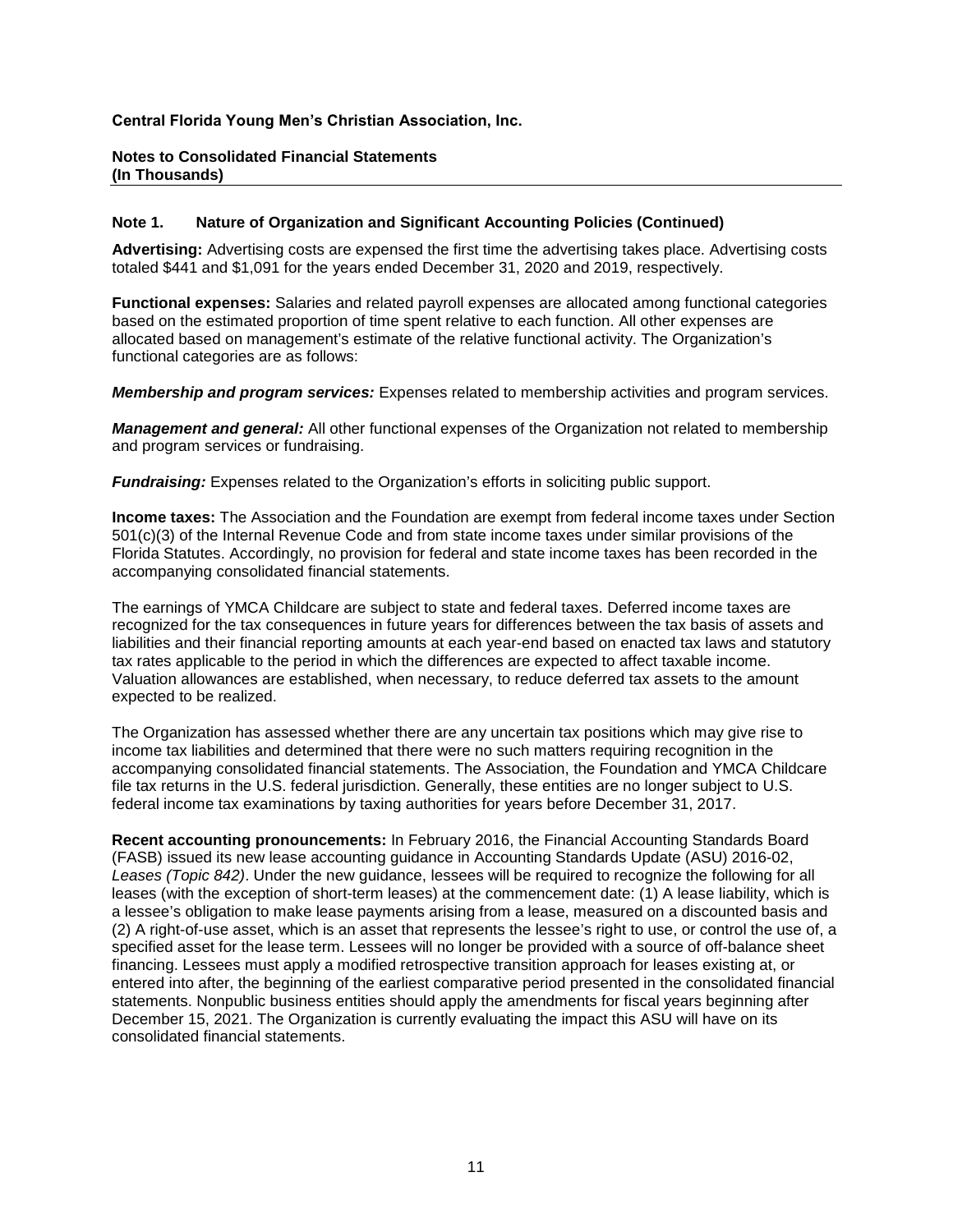#### **Notes to Consolidated Financial Statements (In Thousands)**

#### **Note 1. Nature of Organization and Significant Accounting Policies (Continued)**

In September 2020, the FASB issued ASU 2020-07, *Not-for-Profit Entities (Topic 958): Presentation and Disclosure by Not-for-Profit Entities for Contributed Nonfinancial Assets*. This ASU is intended to improve transparency in the reporting of contributed nonfinancial assets, also known as gifts-in-kind, for not-forprofit entities. The ASU will require a not-for-profit organization to present contributed nonfinancial assets as a separate line item in the statement of activities, apart from contributions of cash or other financial assets. The ASU will also require enhanced disclosure, including disaggregation of nonfinancial assets recognized by category and qualitative information about each category. The amendments in this ASU will be applied on a retrospective basis and are effective for annual reporting periods beginning after June 15, 2021, and interim periods beginning after June 15, 2022. Early adoption is permitted. The Organization is currently evaluating the impact this ASU will have on its consolidated financial statements.

The FASB has issued certain new or modifications to, or interpretations of, existing accounting guidance in addition to the ASU's described above. The Organization has considered the new pronouncements and does not believe that any other new or modified principles will have a material impact on the Organization's reported financial position or activities in the near term.

**Subsequent events:** Management has evaluated subsequent events through May 26, 2021, which is the date the consolidated financial statements were available to be issued.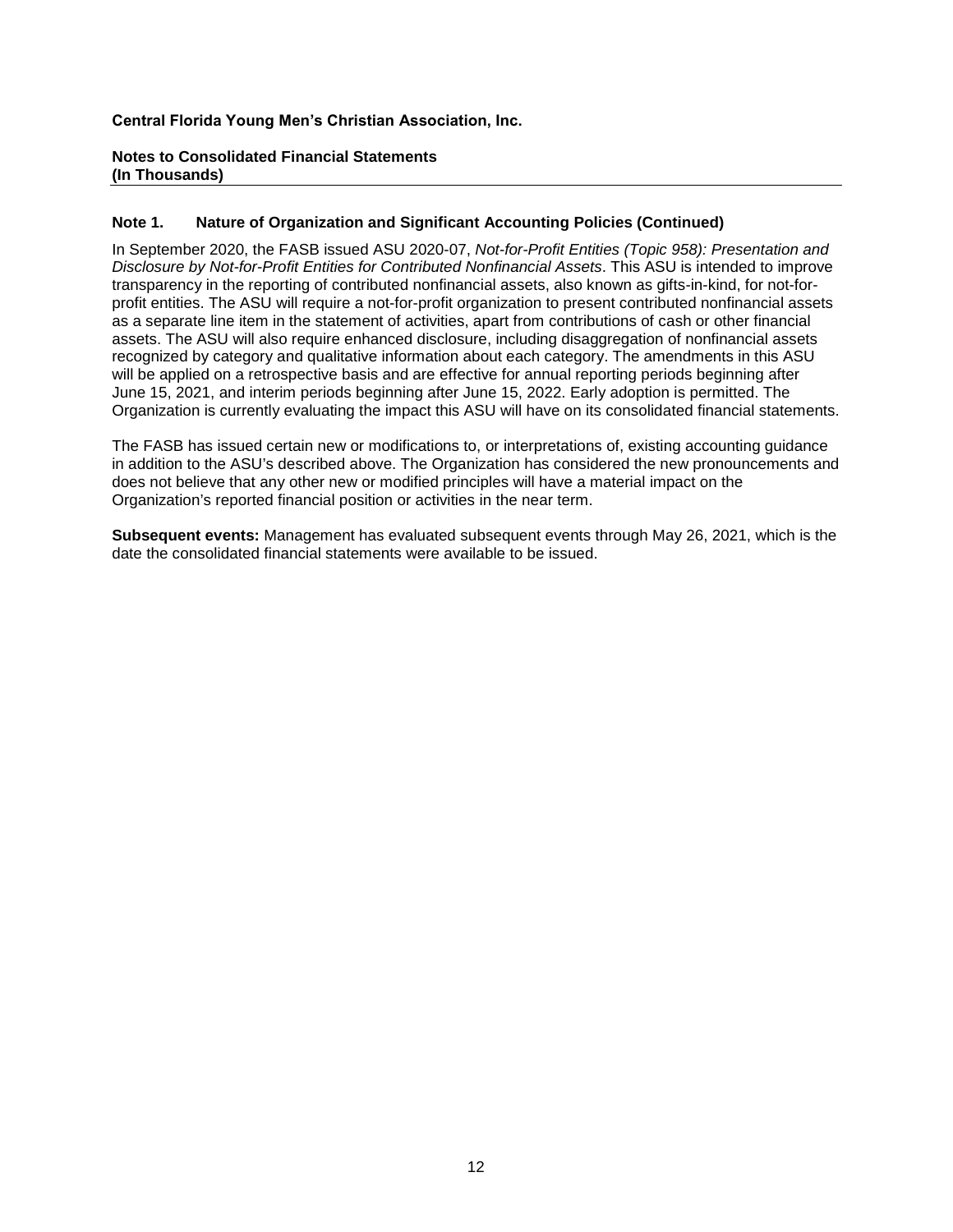#### **Notes to Consolidated Financial Statements (In Thousands)**

#### **Note 2. Pledges and Grants Receivable**

Pledges and grants receivable are unconditional promises to give and are recorded as assets and revenues in the period received at their estimated fair values. Pledges and grants receivable expected to be collected in more than one year are recorded at the present value of their estimated future cash flows. Contribution revenue from in-kind leases (see [Note 9\)](#page-20-0) are recognized over the term of the contributed lease and are included in pledges receivable. The Organization provides an allowance for doubtful accounts at the time revenues are recorded, and re-evaluates and adjusts the allowance periodically based on historical collection experience. Pledges and grants receivable are due as follows as of December 31, 2020 and 2019:

|                                                 | 2020 |        |     | 2019     |  |  |
|-------------------------------------------------|------|--------|-----|----------|--|--|
| Less than one year                              | \$   | 9,031  | \$  | 6,513    |  |  |
| One to five years                               |      | 1,170  |     | 2,809    |  |  |
| More than five years                            |      | 730    |     | 417      |  |  |
|                                                 |      | 10,931 |     | 9,739    |  |  |
| Less allowance for doubtful accounts            |      | (251)  |     | (2, 454) |  |  |
| Less present value discount at $0.72\%$ – 1.76% |      | (41)   |     | (134)    |  |  |
|                                                 |      | 10,639 | \$. | 7,151    |  |  |
| Pledges receivable                              | \$   | 10,488 | \$  | 6,414    |  |  |
| Grants receivable                               |      | 151    |     | 737      |  |  |
|                                                 |      | 10.639 | \$  | 7,151    |  |  |

#### **Note 3. Investments**

The fair value of investments consists of the following as of December 31, 2020 and 2019:

|                       | 2020 |        |   | 2019  |
|-----------------------|------|--------|---|-------|
|                       |      |        |   |       |
| Mutual funds          | S    | 5,837  | S | 2,550 |
| Exchange-traded funds |      | 5,638  |   | 4,485 |
| Equities              |      | 6      |   | 10    |
|                       |      | 11.481 |   | 7,045 |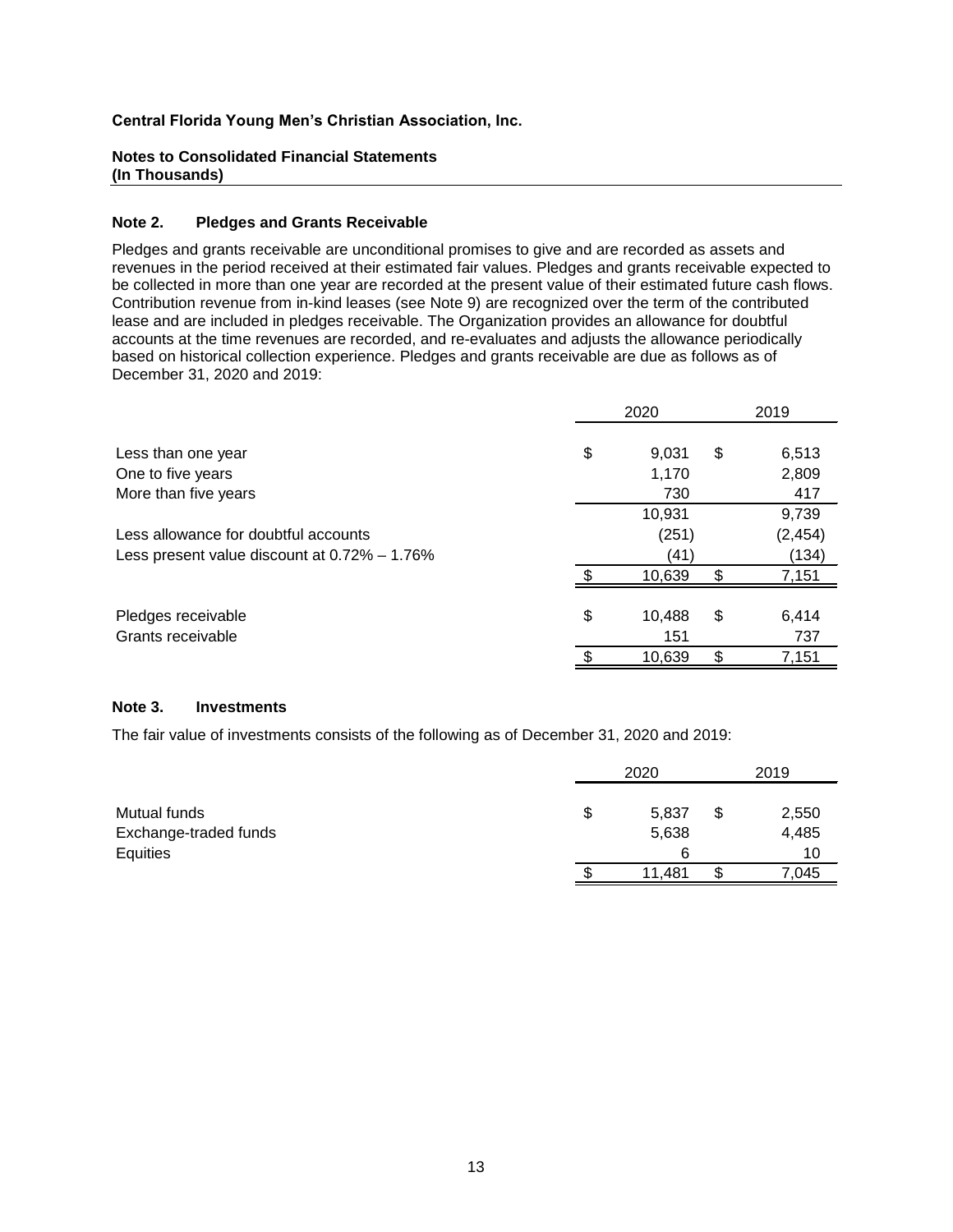#### **Notes to Consolidated Financial Statements (In Thousands)**

#### **Note 4. Property and Equipment**

Property and equipment consists of the following as of December 31, 2020 and 2019:

|                                                | Useful Life |           |              |  |  |
|------------------------------------------------|-------------|-----------|--------------|--|--|
|                                                | (Years)     | 2020      | 2019         |  |  |
|                                                |             |           |              |  |  |
| Undeveloped land                               |             | \$<br>430 | \$<br>430    |  |  |
| Land and land improvements                     | $10 - 20$   | 6.197     | 6,187        |  |  |
| Buildings and building improvements            | $10 - 40$   | 100,968   | 107,996      |  |  |
| Leasehold improvements                         | $10 - 40$   | 4,782     | 5,785        |  |  |
| Outdoor sports facilities                      | $5 - 20$    | 10,119    | 11,822       |  |  |
| Furniture and equipment                        | $2 - 10$    | 21,188    | 22,777       |  |  |
| Construction in progress                       |             | 795       | 486          |  |  |
|                                                |             | 144,479   | 155,483      |  |  |
| Less accumulated depreciation and amortization |             | (72, 495) | (75, 922)    |  |  |
|                                                |             | 71,984    | \$<br>79,561 |  |  |

Construction in progress includes the costs of renovation of existing and development of new facilities. There is no capitalized interest during the years ended December 31, 2020 or 2019, as construction in progress is financed by pledges and contributions.

Depreciation and amortization expense was \$4,701 and \$5,067 for the years ended December 31, 2020 and 2019, respectively.

#### **Note 5. Bonds Payable**

In November 2014, the Orange County Industrial Development Authority (the Authority) issued a \$33,000 Industrial Development Revenue and Refunding Bond (Central Florida YMCA Project) Series 2014 (the 2014 Bonds) on behalf of the Organization. The 2014 Bonds qualify as tax-exempt, which requires the Organization to use the proceeds for specified purposes, as defined in the loan agreement between the Authority and the Organization, signed in conjunction with the bond issuance. In accordance with the loan agreement, \$19,675 in proceeds from the 2014 Bonds were used to retire previously existing Industrial Development Revenue Bonds issued by the Authority (the Prior Bonds). The remaining proceeds were available to be drawn down for the acquisition, construction, refurbishment and equipping of improvements to the Frank DeLuca Family YMCA facility and the acquisition and refurbishment of the Center for Health and Wellness (Oviedo YMCA). The Prior Bonds, under a prior loan agreement, were issued for the acquisition, construction and equipping of social service center facilities in Orange, Seminole, Marion, Brevard and Osceola Counties.

Outstanding bonds payable, net of debt issuance costs, from the 2014 Bonds are as follows as of December 31, 2020 and 2019:

|                                             |   | 2020            | 2019 |                 |  |
|---------------------------------------------|---|-----------------|------|-----------------|--|
| 2014 Bonds<br>Less debt issuance costs, net | S | 27.716<br>(276) | S    | 28,677<br>(346) |  |
|                                             |   | .440<br>27      |      | 28,331          |  |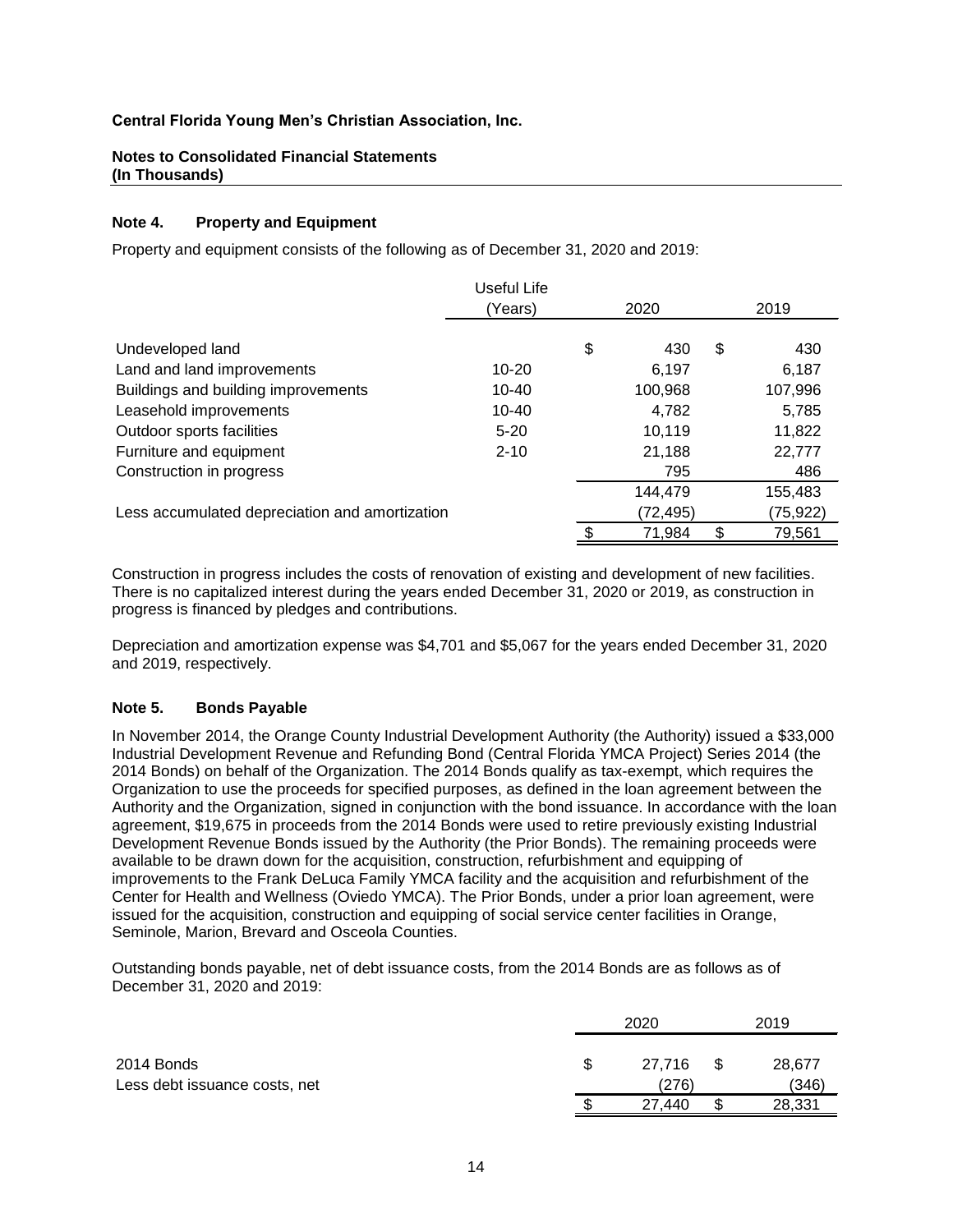#### **Notes to Consolidated Financial Statements (In Thousands)**

## **Note 5. Bonds Payable (Continued)**

Interest on the 2014 Bonds is calculated at a variable rate equal to 67% of the sum of the one-month London Interbank Offered Rate (LIBOR) interest rate plus a margin of 1.20% (1.31% as of December 31, 2020). The 2014 Bonds mature on November 1, 2039, with a mandatory tender date 10 years from the date of closing or November 2024. A portion of the 2014 Bonds are subject to an interest rate swap, converting the variable rate of interest to a fixed rate of interest (see [Note 6\)](#page-16-0). The 2014 Bonds are collateralized by certain real property.

Aggregate maturities of the 2014 Bonds for the next five years and thereafter are to occur as follows:

| Years ending December 31: |             |  |
|---------------------------|-------------|--|
| 2021                      | \$<br>506   |  |
| 2022                      | 1,043       |  |
| 2023                      | 1,085       |  |
| 2024                      | 1,129       |  |
| 2025                      | 1,176       |  |
| Thereafter                | 22,777      |  |
|                           | 27,716<br>S |  |

Under the terms of the loan agreement, the Organization is required to maintain certain financial covenants relating to the fixed charge coverage ratio, unrestricted liquid assets to funded debt ratio and a funded debt to net assets without donor restrictions ratio. In November 2020, the loan agreement was amended, whereby, the fixed charge coverage ratio will not be evaluated until the period ending March 31, 2022, and thereafter. In addition, principal payments due February 2021 and May 2021 was deferred until February 2026 and March 2026, respectively.

#### <span id="page-16-0"></span>**Note 6. Interest Rate Swap**

The 2014 Bonds are subject to an interest rate swap agreement (the Swap Agreement) with a bank to convert the interest payments on the Organization's bonds payable from a floating interest rate to a fixed interest rate. This effectively reduces the impact of fluctuating interest rates on the Organization's cash flow. The Swap Agreement expires on November 1, 2024. As of December 31, 2020, the Swap Agreement carries a notional amount of \$16,576 and a fixed interest rate of 2.65% in exchange for the bank paying the Organization a tax-exempt rate based on the variable rate associated with the bonds payable.

The fair value of the Swap Agreement was in an unfavorable position of \$1,508 and \$1,179 as of December 31, 2020 and 2019, respectively, which are included as a liability in the consolidated statements of financial position. The change in fair value of the Swap Agreement was a loss of (\$329) and (\$302) for the years ended December 31, 2020 and 2019, respectively, which is included in the consolidated statements of activities as change in fair value of interest rate swap.

In the event the Swap Agreement is terminated, the Organization may be required to pay a termination fee to the bank based on a calculation that considers the difference between the floating interest rate and the fixed interest rate.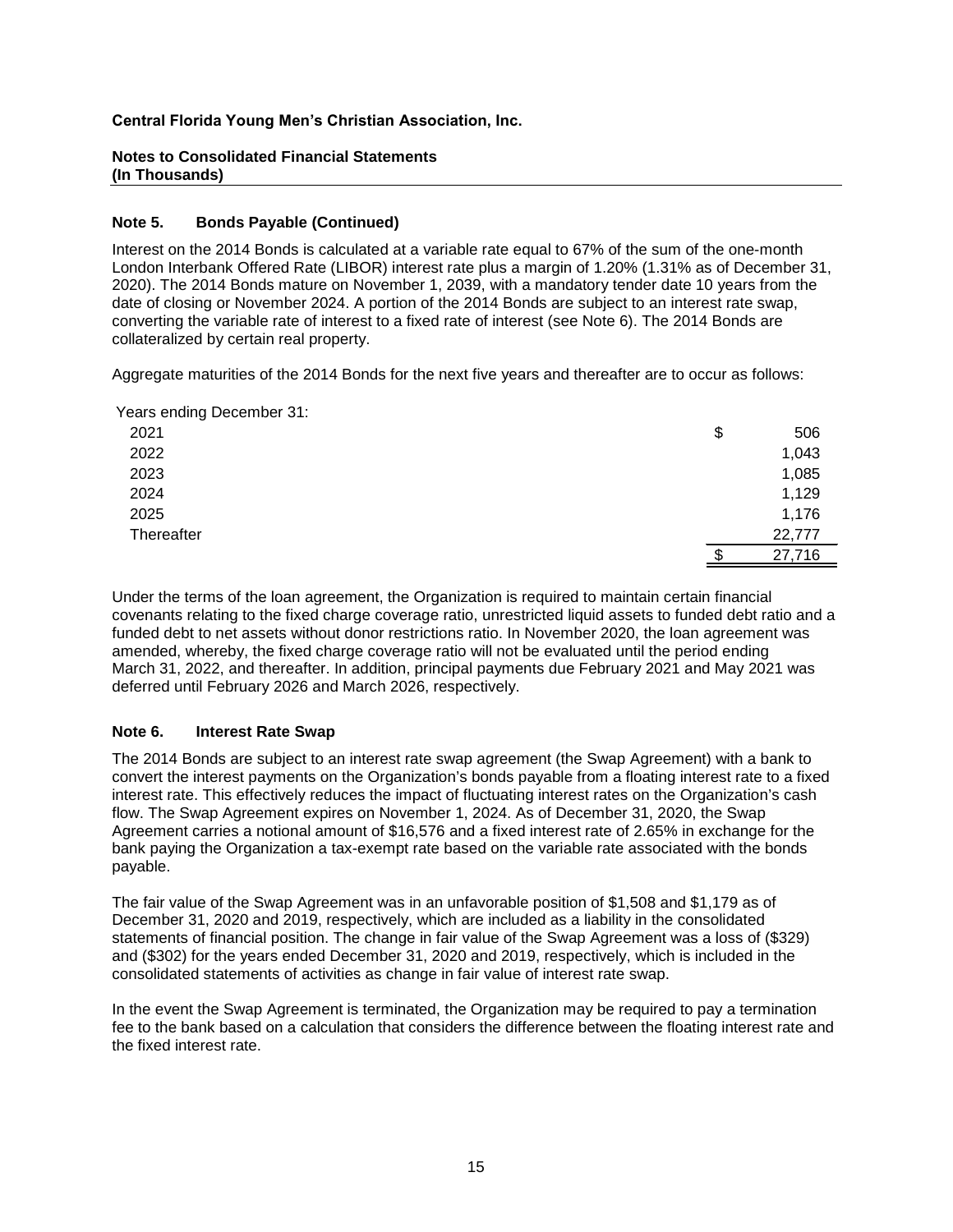#### **Notes to Consolidated Financial Statements (In Thousands)**

## **Note 7. Notes and Capital Leases Payable**

Notes and capital leases payable, less debt issuance costs, consists of the following as of December 31, 2020 and 2019:

|                                                                                                                                                                                                                                                                               | 2020 | 2019 |
|-------------------------------------------------------------------------------------------------------------------------------------------------------------------------------------------------------------------------------------------------------------------------------|------|------|
| Financing agreement payable to a finance company related to the<br>Organization's general liability insurance policy, monthly payments<br>of \$46 including interest at 6.95%, unsecured, and matures in                                                                      | 179  | \$   |
| May 2021.                                                                                                                                                                                                                                                                     | \$   |      |
| Term loan for the construction of two day-care facilities on Walt Disney<br>World Hospitality & Recreation Corporation land. The loan bore<br>interest at a variable rate equal to the one-month LIBOR interest<br>rate plus 170 basis points. The loan was paid-off in 2020. |      | 107  |
| Capital lease agreements for equipment, with interest rates ranging                                                                                                                                                                                                           |      |      |
| from 2.30% to 3.08%. The leases mature at dates ranging                                                                                                                                                                                                                       |      |      |
| from August 2020 to April 2021.                                                                                                                                                                                                                                               | 23   | 105  |
|                                                                                                                                                                                                                                                                               | 202  | 212  |
| Less debt issuance costs, net                                                                                                                                                                                                                                                 |      | (3)  |
|                                                                                                                                                                                                                                                                               | 202  | 209  |

Aggregate maturities of notes and capital leases payable maturing in future years are as follows:

| Year ending December 31:                                 |     |
|----------------------------------------------------------|-----|
| 2021                                                     | 202 |
| Less interest associated with capital lease arrangements |     |
|                                                          | 202 |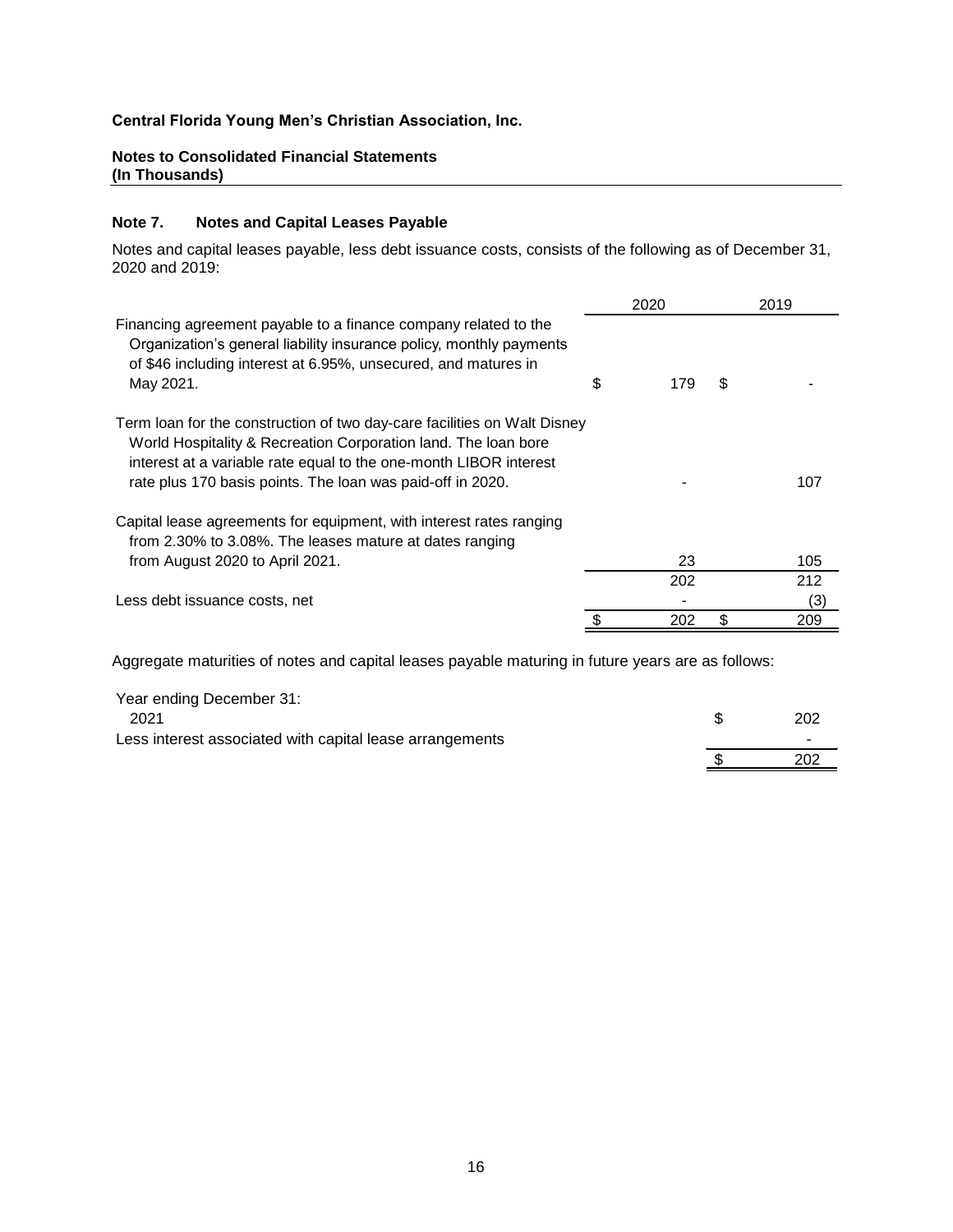# **Notes to Consolidated Financial Statements (In Thousands)**

#### **Note 8. Fair Value Measurements**

The following tables summarize the fair value measurements by level measured on a recurring basis as of December 31, 2020 and 2019:

|                             | 2020 |         |    |                    |     |         |     |         |
|-----------------------------|------|---------|----|--------------------|-----|---------|-----|---------|
|                             |      | Level 1 |    | Level <sub>2</sub> |     | Level 3 |     | Total   |
| Investments:                |      |         |    |                    |     |         |     |         |
| Equities:                   |      |         |    |                    |     |         |     |         |
| Large cap equities          | \$   | 6       | \$ |                    | \$  |         | \$  | 6       |
| Mutual funds:               |      |         |    |                    |     |         |     |         |
| Large cap fund              |      | 155     |    |                    |     |         |     | 155     |
| Mid cap fund                |      | 18      |    |                    |     |         |     | 18      |
| World allocation fund       |      | 1,189   |    |                    |     |         |     | 1,189   |
| Intermediate bonds fund     |      | 282     |    |                    |     |         |     | 282     |
| International equities fund |      | 27      |    |                    |     |         |     | 27      |
| Ultra short term bonds fund |      | 4,166   |    |                    |     |         |     | 4,166   |
| Exchange-traded funds:      |      |         |    |                    |     |         |     |         |
| Large cap fund              |      | 2,627   |    |                    |     |         |     | 2,627   |
| Large blend fund            |      | 291     |    |                    |     |         |     | 291     |
| Small cap fund              |      | 343     |    |                    |     |         |     | 343     |
| Intermediate bonds fund     |      | 851     |    |                    |     |         |     | 851     |
| International equities fund |      | 844     |    |                    |     |         |     | 844     |
| Utilities fund              |      | 220     |    |                    |     |         |     | 220     |
| Real estate fund            |      | 129     |    |                    |     |         |     | 129     |
| Commodities fund            |      | 154     |    |                    |     |         |     | 154     |
| Multialternative fund       |      | 179     |    |                    |     |         |     | 179     |
| Total investments (Note 3)  | \$   | 11,481  | \$ |                    | \$. |         | \$. | 11,481  |
| Interest rate swap (Note 6) |      |         |    | (1,508)            | S   |         |     | (1,508) |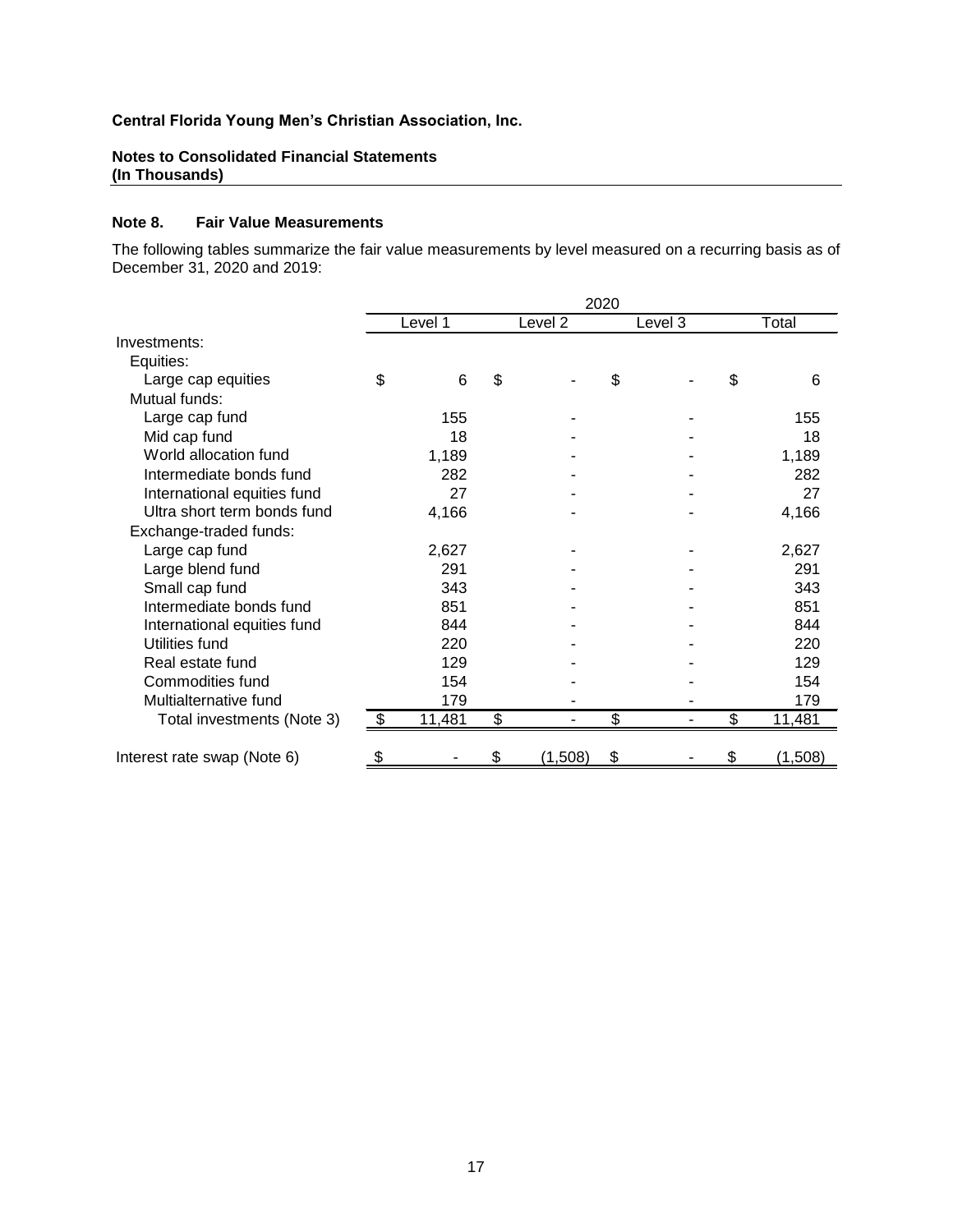#### **Notes to Consolidated Financial Statements (In Thousands)**

|                             | 2019 |         |    |          |    |         |     |          |
|-----------------------------|------|---------|----|----------|----|---------|-----|----------|
|                             |      | Level 1 |    | Level 2  |    | Level 3 |     | Total    |
| Investments:                |      |         |    |          |    |         |     |          |
| Equities:                   |      |         |    |          |    |         |     |          |
| Large cap equities          | \$   | 10      | \$ |          | \$ |         | \$  | 10       |
| Mutual funds:               |      |         |    |          |    |         |     |          |
| Large cap fund              |      | 133     |    |          |    |         |     | 133      |
| Mid cap fund                |      | 8       |    |          |    |         |     | 8        |
| World allocation fund       |      | 985     |    |          |    |         |     | 985      |
| Intermediate bonds fund     |      | 1,403   |    |          |    |         |     | 1,403    |
| International equities fund |      | 21      |    |          |    |         |     | 21       |
| Exchange-traded funds:      |      |         |    |          |    |         |     |          |
| Large cap fund              |      | 1,909   |    |          |    |         |     | 1,909    |
| Large blend fund            |      | 252     |    |          |    |         |     | 252      |
| Small cap fund              |      | 397     |    |          |    |         |     | 397      |
| Corporate bonds fund        |      | 458     |    |          |    |         |     | 458      |
| Intermediate bonds fund     |      | 99      |    |          |    |         |     | 99       |
| International equities fund |      | 623     |    |          |    |         |     | 623      |
| Utilities fund              |      | 227     |    |          |    |         |     | 227      |
| Real estate fund            |      | 197     |    |          |    |         |     | 197      |
| Commodities fund            |      | 159     |    |          |    |         |     | 159      |
| Multialternative fund       |      | 164     |    |          |    |         |     | 164      |
| Total investments (Note 3)  | \$   | 7,045   | \$ |          | \$ |         | \$. | 7,045    |
| Interest rate swap (Note 6) |      |         |    | (1, 179) |    |         |     | (1, 179) |

#### **Note 8. Fair Value Measurements (Continued)**

Shares of equities are valued based on the quoted market price of the stock on active markets as of the valuation date. Shares of exchange-traded funds and mutual funds are valued based on the quoted market price of the fund on active markets as of the valuation date which represents the net asset value of shares held by the Organization. The fair value of the interest rate swap is estimated based on the amount the Organization would pay to terminate the agreements as of the reporting date, taking into account current interest rates and the creditworthiness of the Organization. The interest rate swaps are valued by a third-party and are based on observable market-based inputs or unobservable inputs that are corroborated by market data. Observable market inputs include yield curves, counterparty credit risk and other related data.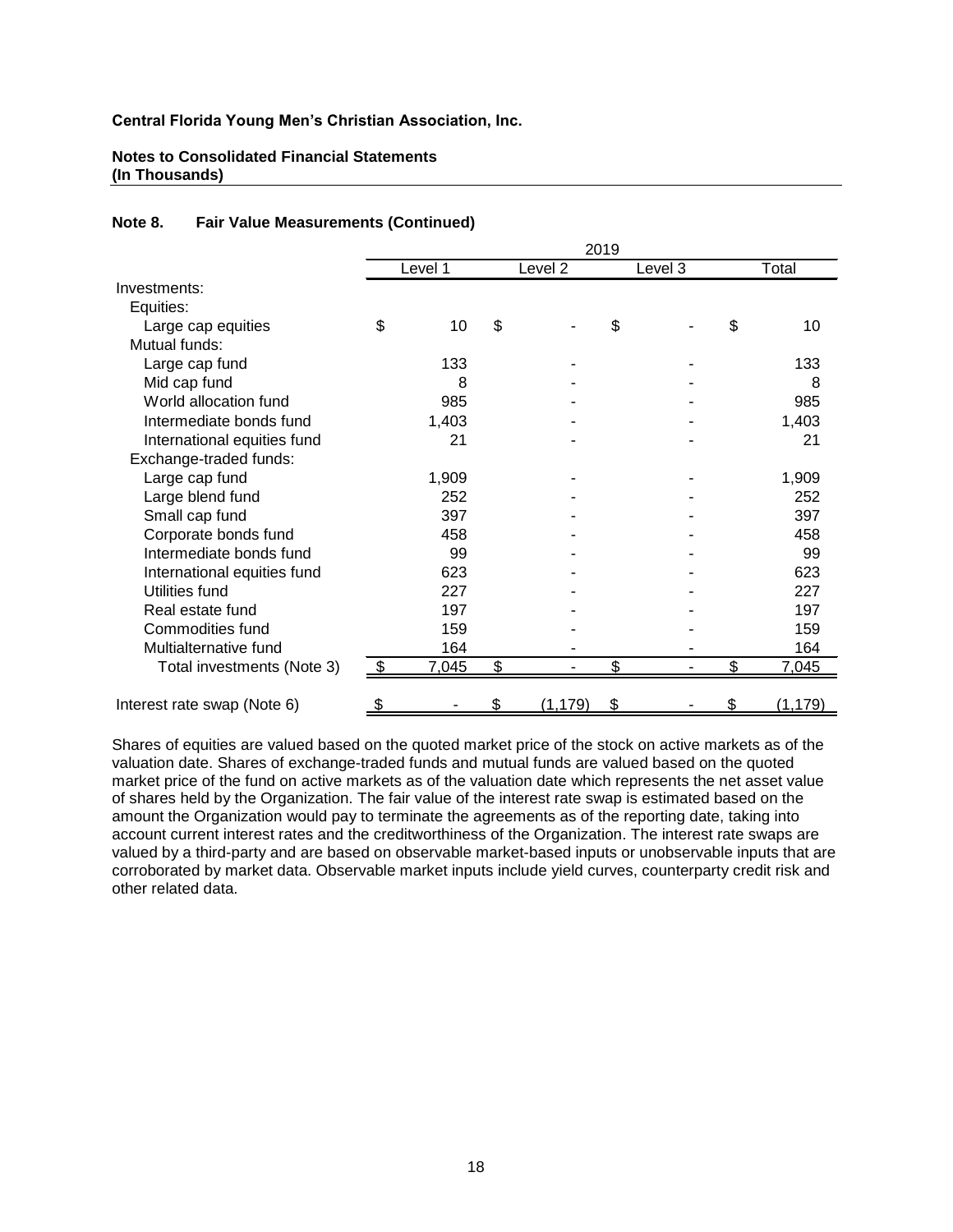#### **Notes to Consolidated Financial Statements (In Thousands)**

#### <span id="page-20-0"></span>**Note 9. Commitments and Contingencies**

**Operating leases:** The Organization leases office space, certain facilities and equipment under operating leases, which expire on various dates through December 2025, including extension options. Future annual minimum lease payments due under these operating leases as of December 31, 2020, are as follows:

Years ending December 31:

| $\tilde{\phantom{a}}$<br>2021 | \$<br>335 |
|-------------------------------|-----------|
| 2022                          | 88        |
| 2023                          | 66        |
| 2024                          | 4         |
| 2025                          | 4         |
|                               | 497       |

Rent expense was \$606 and \$1,411 for the years ended December 31, 2020 and 2019, respectively.

**In-kind leases:** The Organization leases certain land, buildings, equipment and outdoor sports facilities from third parties under favorable lease terms. Certain leases are recorded as contributions within the consolidated statements of activities at the inception of the lease. Other leases, with governmental agencies, are accounted for as concession arrangements. The leases that qualify for contributions at their inception have a remaining pledge receivable of \$795 and \$1,178 as of December 31, 2020 and 2019, respectively. Rent expense associated with these in-kind leases totaled \$894 and \$662 for the years ended December 31, 2020 and 2019, respectively, which is included in membership and program services in the accompanying consolidated statements of activities.

Future annual in-kind rent expense from the pledge receivable associated with the favorable lease-term leases are as follows:

| Years ending December 31: |          |
|---------------------------|----------|
| 2021                      | \$<br>69 |
| 2022                      | 69       |
| 2023                      | 69       |
| 2024                      | 69       |
| 2025                      | 69       |
| Thereafter                | 1,552    |
|                           | 1,897    |

One of these leases includes an agreement with the City of Orlando to provide scholarships totaling \$1,440 to the City of Orlando residents over a 50-year period. Scholarships payable associated with this agreement were \$1,039 and \$1,066 as of December 31, 2020 and 2019, respectively.

**Self-insured health care:** The Organization is self-insured for group health insurance up to a maximum of \$2,000 in the aggregate and a \$150 annual maximum per employee. Management has accrued \$267 and \$200 as of December 31, 2020 and 2019, respectively, for estimated claims, including claims which are known and claims which are estimated to have occurred but which have not yet been reported, which are included in accounts payable and accrued expenses in the accompanying consolidated statements of financial position. This estimate is based on information provided by the Organization's insurance provider. Adjustments to the estimated claims accrual are made when the need for such adjustments becomes apparent. Effective January 1, 2021, the Organization is no longer self-insured for group health insurance.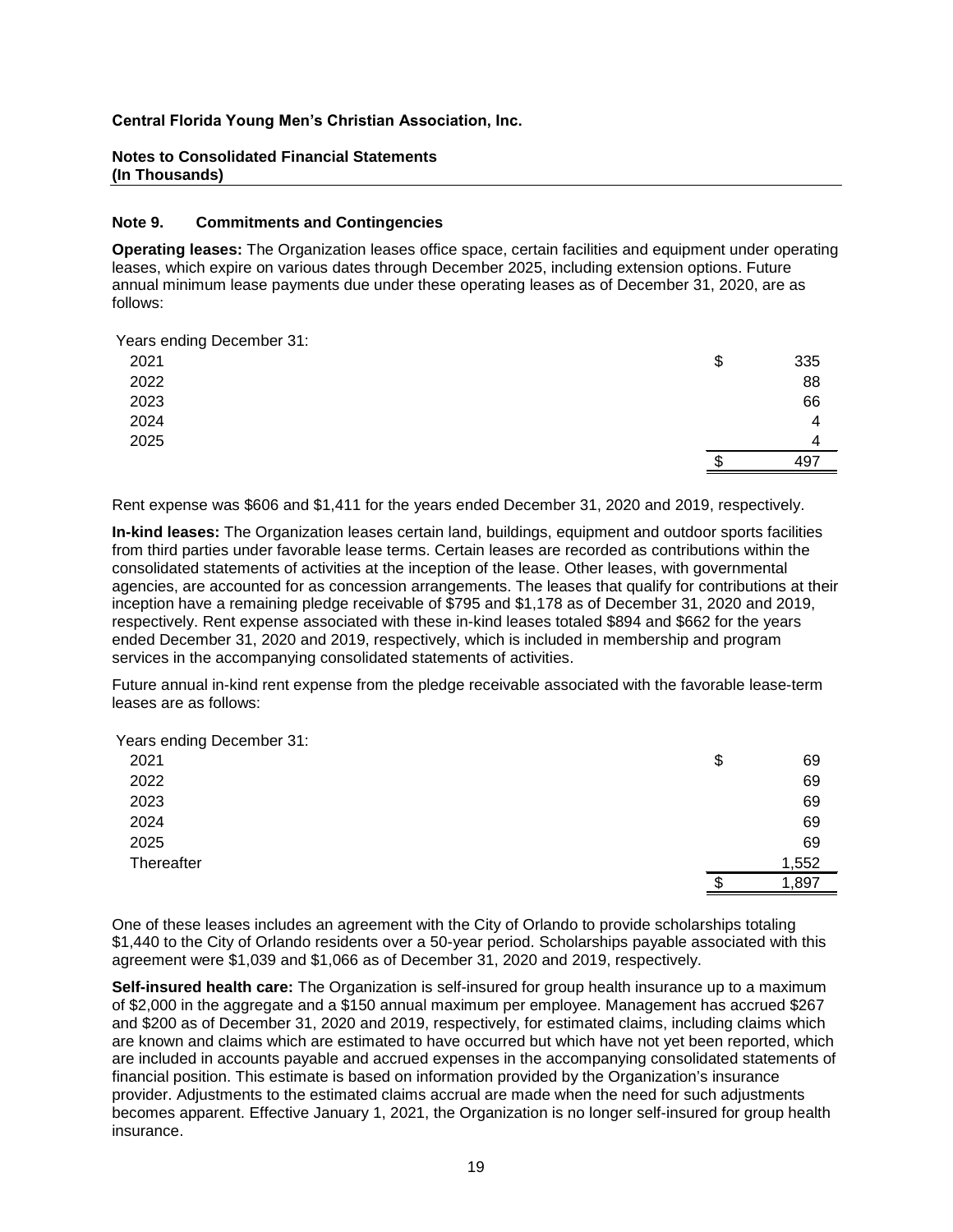#### **Notes to Consolidated Financial Statements (In Thousands)**

## **Note 9. Commitments and Contingencies (Continued)**

**Litigation:** The Organization is involved in lawsuits in the normal course of business. Management cannot predict the outcome of the lawsuits or estimate the amount of any loss that may result. Accordingly, no provision for any contingent liabilities that may result has been made in the consolidated financial statements. The Organization is fully insured for general liability and property. Management believes that losses resulting from these matters, if any, would not have a material adverse effect on the financial position or results of operations of the Organization.

## **Note 10. Net Assets with Donor Restrictions**

Net assets with donor restrictions are restricted for the following purposes as of December 31, 2020 and 2019:

|                                                                              |    | 2020   |    | 2019   |
|------------------------------------------------------------------------------|----|--------|----|--------|
|                                                                              |    |        |    |        |
| Restricted for specified purposes:<br>Capital projects and leasing of assets | \$ | 13.881 | S  | 15,222 |
| Community programs                                                           |    | 277    |    | 439    |
| Scholarships                                                                 |    | 40     |    | 517    |
|                                                                              |    | 14,198 |    | 16,178 |
| Restricted in perpetuity – endowment                                         |    | 697    |    | 697    |
|                                                                              | S  | 14.895 | \$ | 16,875 |

Net assets with donor restrictions were released from donor restrictions by incurring expenses satisfying the restricted purposes or by the occurrence of other events specified by donors as follows:

|                                                         |   | 2020  | 2019         |
|---------------------------------------------------------|---|-------|--------------|
|                                                         |   |       |              |
| Expenditures for capital projects and leasing of assets | S | 1.335 | 1,112        |
| Community programs                                      |   | 563   | 127          |
| Scholarships                                            |   | 577   | 399          |
| Favorable term leases                                   |   | 384   | 139          |
|                                                         |   | 2.859 | l. <i>ll</i> |

The Organization treats its donor restricted endowment fund as net assets with donor restrictions – restricted in perpetuity held by the Foundation. This endowment fund is invested separately from other investments of the Organization. The Organization's return objective for the endowment fund is low yield based on risk parameters that are also low to protect the endowment corpus. The returns on the endowment fund have been included in net assets without donor restrictions investment income, net in the consolidated statements of activities since they are either unrestricted by the donor or are restricted for scholarships that are granted during the course of the same year.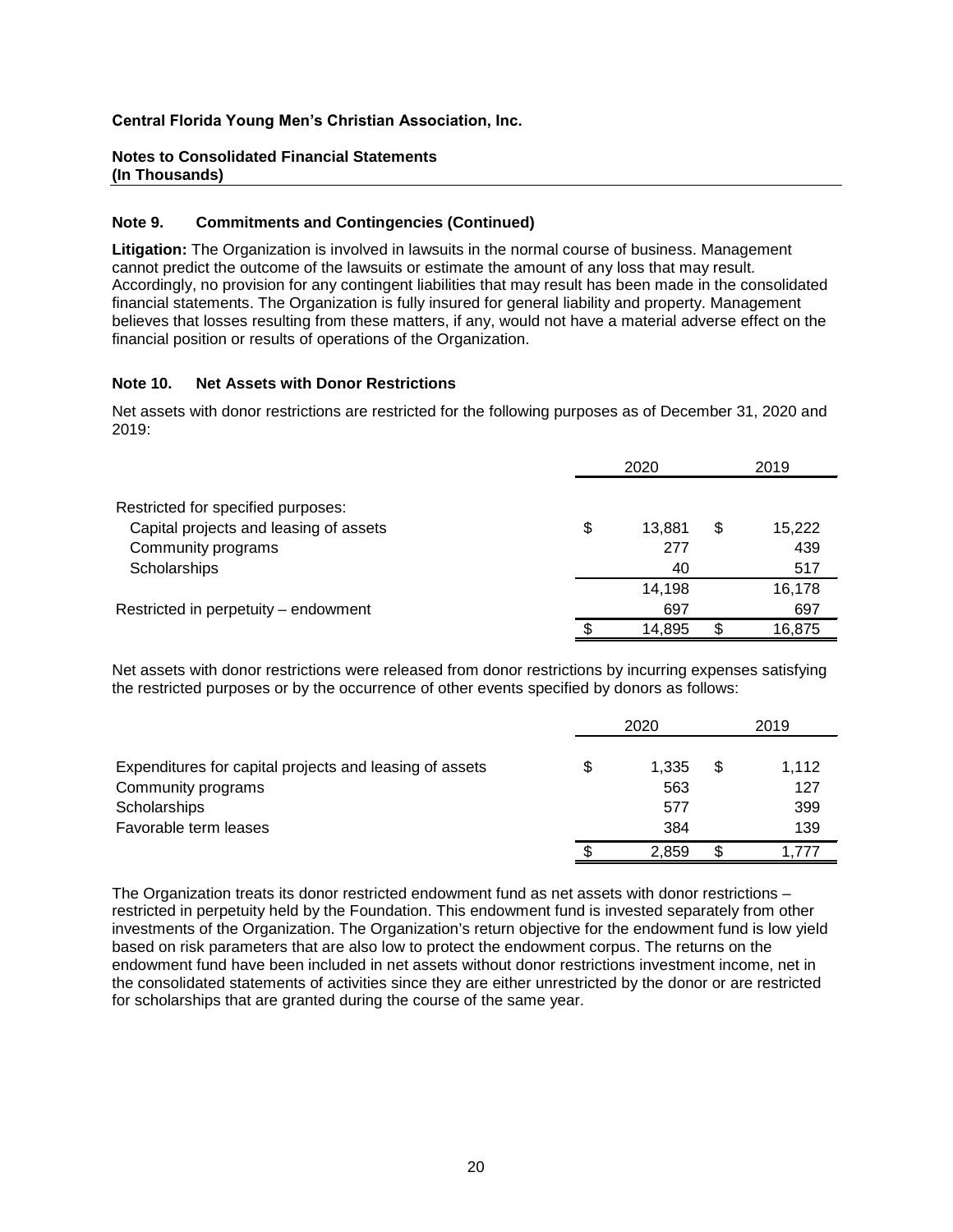#### **Notes to Consolidated Financial Statements (In Thousands)**

#### **Note 10. Net Assets with Donor Restrictions (Continued)**

Changes in the Foundation's endowment net assets are as follows for the years ended December 31, 2020 and 2019:

|                                                                     |    | Without<br>Donor    | With<br>Donor       |   |            |
|---------------------------------------------------------------------|----|---------------------|---------------------|---|------------|
|                                                                     |    | <b>Restrictions</b> | <b>Restrictions</b> |   | Total      |
| Endowment net assets at December 31, 2018<br>Investment income, net | S  | 131                 | \$<br>697           | S | 697<br>131 |
| Contribution to the Association                                     |    | (131)               |                     |   | (131)      |
| Endowment net assets at December 31, 2019                           |    |                     | 697                 |   | 697        |
| Investment income, net                                              |    | 81                  |                     |   | 81         |
| Contribution to the Association                                     |    | (81)                |                     |   | (81)       |
| Endowment net assets at December 31, 2020                           | \$ |                     | 697                 |   | 697        |

The endowment incurred a net investment gain of \$81 during the year ended December 31, 2020, that was contributed to the Association through a contribution by the Foundation.

The endowment incurred a net investment gain of \$131 during the year ended December 31, 2019, that was contributed to the Association through a contribution by the Foundation.

#### **Note 11. Concentrations of Credit Risk**

The Organization's financial instruments that are exposed to concentrations of credit risk consist of cash and cash equivalents in financial institutions in excess of Federal Deposit Insurance Corporation limits and investments. At various times during the year, and as of year-end, cash balances held at financial institutions are in excess of federally-insured limits. The Organization believes no significant concentration of credit risk exists with respect to these cash balances.

Cash and cash equivalents consist of checking, money market and overnight sweep accounts which are deposited with financial institutions. Investments consist primarily of equities and fixed-income funds. Although the market value of investments is subject to fluctuations on a day-to-day basis, management believes the current investment strategy is prudent for the long-term welfare of the Organization.

In addition, the Organization receives substantial support and revenue from individuals, businesses and governmental entities in the Central Florida area. The financial strength of the Organization is therefore, contingent upon these individuals, businesses and governmental entities, which may be tied to the economy of Central Florida.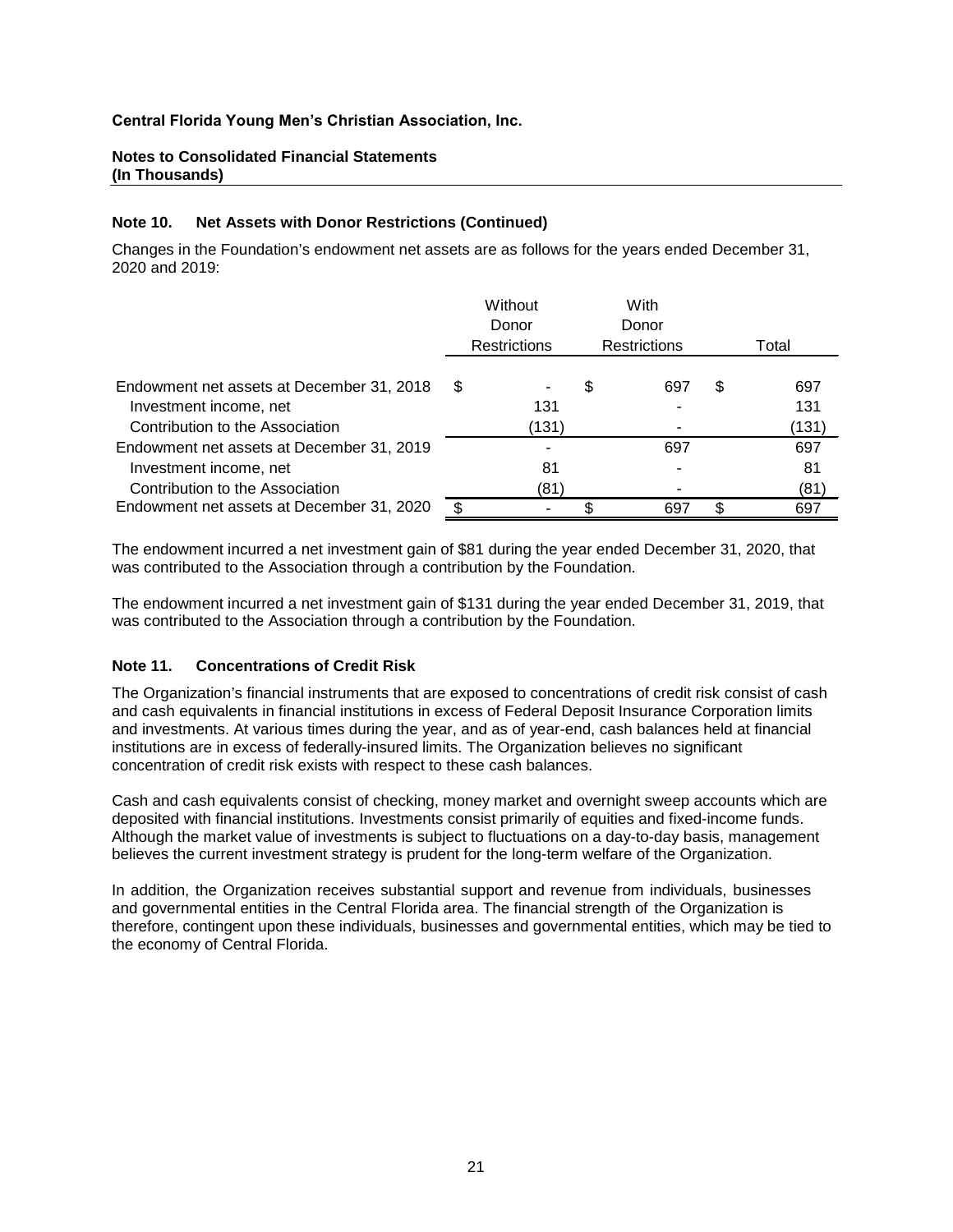#### **Notes to Consolidated Financial Statements (In Thousands)**

## **Note 12. Liquidity and Availability of Resources**

As of December 31, 2020 and 2019, the following reflects the Organization's financial assets, reduced by amounts not available for general use because of contractual or donor-imposed restrictions within one year of December 31:

|                                                               | 2020 |           |   | 2019    |
|---------------------------------------------------------------|------|-----------|---|---------|
| Financial assets, at year-end:                                |      |           |   |         |
| Cash and cash equivalents                                     | \$   | 7.824     | S | 8,435   |
| Cash and cash equivalents restricted for investment           |      |           |   |         |
| in property and equipment                                     |      | 3,768     |   | 8,237   |
| Investments                                                   |      | 11,481    |   | 7,045   |
| Pledges and grants receivable, net                            |      | 10,639    |   | 7,151   |
| Accounts receivable, net (included in prepaid expenses        |      |           |   |         |
| and other assets)                                             |      | 611       |   | 655     |
| Less those unavailable for general expenditures within        |      |           |   |         |
| one year, due to:                                             |      |           |   |         |
| Contractual or donor-imposed restrictions:                    |      |           |   |         |
| Restricted by donors for investment in property and equipment |      | (3,768)   |   | (8,237) |
| Restricted by donors with purpose restrictions                |      | (10, 430) |   | (7,809) |
| Restricted by donors in perpetuity                            |      | (447)     |   | (447)   |
| Financial assets available to meet cash needs for general     |      |           |   |         |
| expenditures within one year                                  | \$   | 19,678    |   | 15,030  |

The Organization's goal is generally to maintain financial assets to meet approximately 90 days of operating expenses (approximately \$8 million). As part of its liquidity plan, excess cash is invested in short-term investments, including money market accounts. Included in the financial assets available to meet cash needs for general expenditures within one year as of December 31, 2020, is a \$10 million contribution received by the Foundation in December 2020, which has not yet been designated by the Foundation's board of directors.

#### **Note 13. Retirement Benefit Plan**

The Organization participates in a defined contribution pension plan organized under Section 403(b) of the Internal Revenue Code. This plan is administered by a separate corporation, the YMCA Retirement Fund, and covers all full-time employees upon completion of two years of service and all part-time employees after they have worked 1,000 hours in each of their two years of service. The Organization funds its contributions at an amount equal to 12% of eligible compensation. During 2020, the Organization made amendments to the plan and lowered its contribution to 1% of eligible compensation. Contributions are made on a monthly basis and amounted to \$648 and \$2,013 during the years ended December 31, 2020 and 2019, respectively.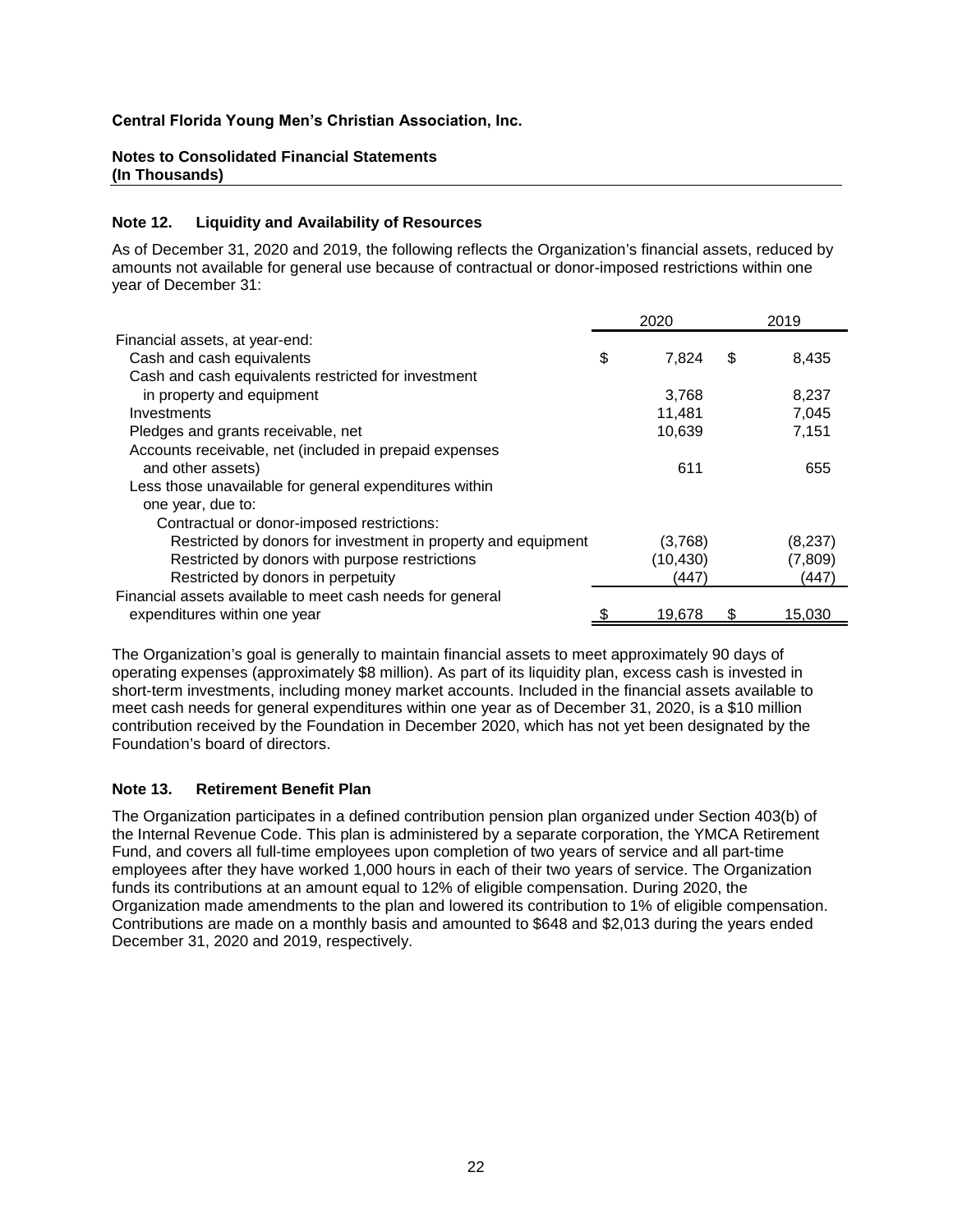#### **Notes to Consolidated Financial Statements (In Thousands)**

#### **Note 14. Related Party Transactions and Conflict-of-Interest Policy**

In the ordinary course of business, the Organization enters into transactions with other organizations that have individuals who serve on the Organization's Board of Directors. These transactions are made at arm's length and include the following:

|                    | 2020 |       |    | 2019  |
|--------------------|------|-------|----|-------|
|                    |      |       |    |       |
| Program fees       | \$   | 1,135 | \$ | 3,227 |
| Contract services  |      | 188   |    | 200   |
| Rent and utilities |      | 465   |    | 1,054 |
| Advertising agency |      | 177   |    | 394   |
| Legal              |      | 19    |    | 9     |
| Insurance          |      | 16    |    | 40    |

Other business transactions conducted during the years ended December 31, 2020 and 2019, with members of the Organization's Board of Directors, or companies for which they are affiliated, include deposits and investments held with certain financial institution totaling \$6,042 and \$17,561 as of December 31, 2020 and 2019, respectively.

It is the policy of the Organization that all officers, directors and committee members shall avoid any conflict between their own individual interests and the interests of the Organization. Included among the Organization's board members and officers are volunteers from the financial and civic community who provide valuable assistance to the Organization in the development of policies and programs. The Organization has a conflict-of-interest policy, whereby, board and committee members must advise the Board of Directors of any direct or indirect interest in any transaction or relationship with the Organization and not participate in discussions and decisions regarding any action affecting their individual, professional or business interests.

#### **Note 15. COVID-19**

On January 30, 2020, the World Health Organization declared the coronavirus outbreak (COVID-19) a "Public Health Emergency of International Concern" and, on March 11, 2020, declared COVID-19 a pandemic. The extent to which COVID-19 impacts the operations of the Organization in the future will depend on future developments, which are highly uncertain and cannot be predicted with confidence, including the duration of the outbreak, new information that may emerge concerning the severity of COVID-19, the actions taken to contain COVID-19 or treat its impact, and the impact of each of these items on the economies and financial markets in the United States. In particular, the continued spread of COVID-19 could adversely impact the Organization's operations, including among others, membership dues, program fees, pledges and contributions, valuation of the investment portfolio, investment earnings and daily operations, and may have a material adverse effect on the financial condition, results of operations and cash flows of the Organization. On March 27, 2020, the *Coronavirus Aid, Relief and Economic Security Act* (CARES Act) was enacted to amongst other provisions, provide emergency assistance for individuals, families and businesses affected by the coronavirus pandemic.